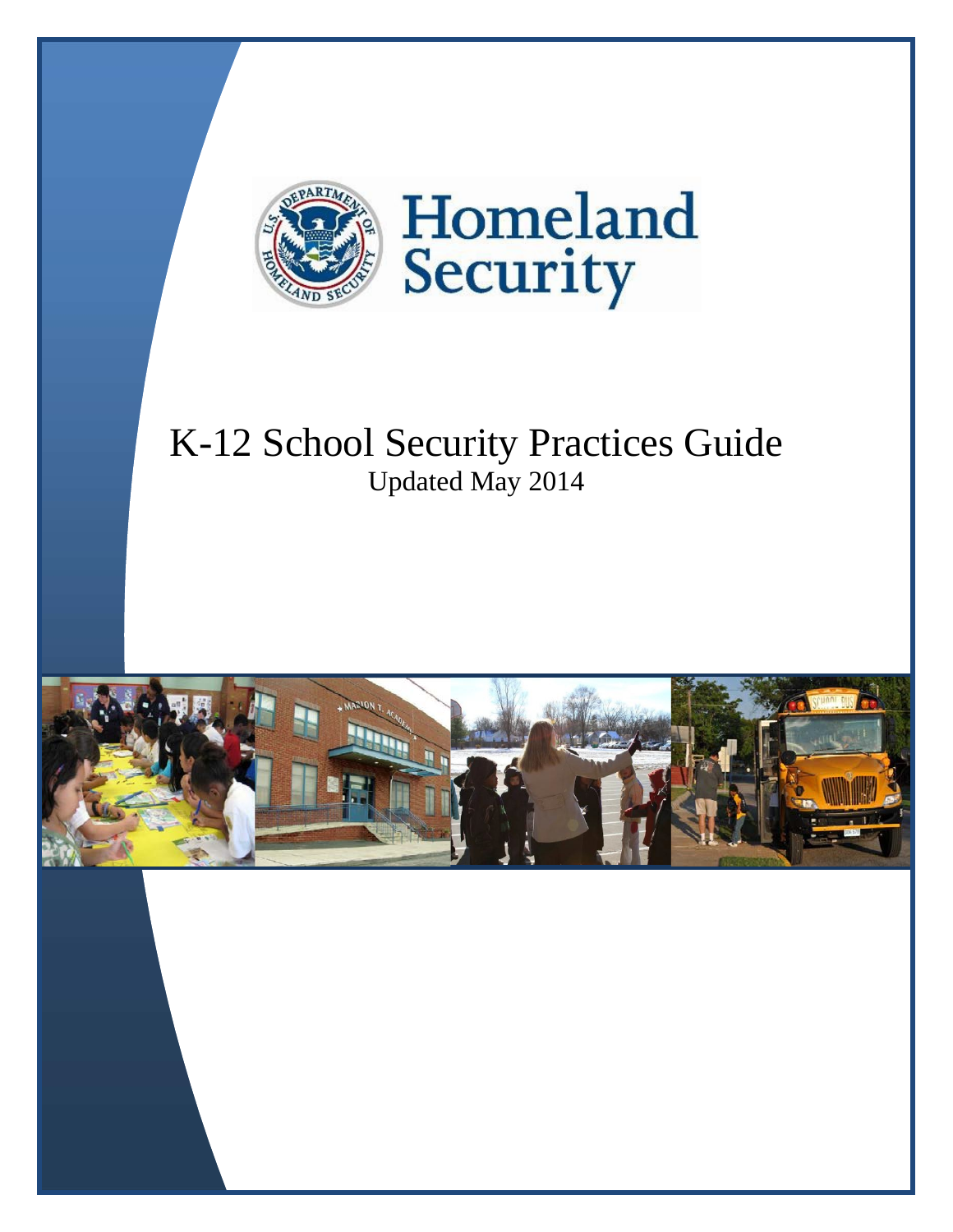# **Table of Contents**

| 1.                                        |                                                     |  |
|-------------------------------------------|-----------------------------------------------------|--|
| 2.                                        |                                                     |  |
| 2.1                                       |                                                     |  |
| 2.1.1<br>2.1.2                            |                                                     |  |
|                                           | 2.1.2.1<br>2.1.2.2<br>2.1.2.3<br>2.1.2.4<br>2.1.2.5 |  |
| 2.1.3                                     |                                                     |  |
| 2.2                                       |                                                     |  |
| 2.2.1<br>2.2.2<br>2.2.3<br>2.2.4<br>2.2.5 |                                                     |  |
| 3.                                        |                                                     |  |
| 3.1<br>3.2                                |                                                     |  |
| 3.2.1<br>3.2.2<br>3.2.3<br>3.2.4          |                                                     |  |
| 3.3<br>3.4<br>3.5                         |                                                     |  |
| 4.                                        |                                                     |  |
| 4.1<br>4.2                                |                                                     |  |
| 4.2.1<br>4.2.2<br>4.2.3                   |                                                     |  |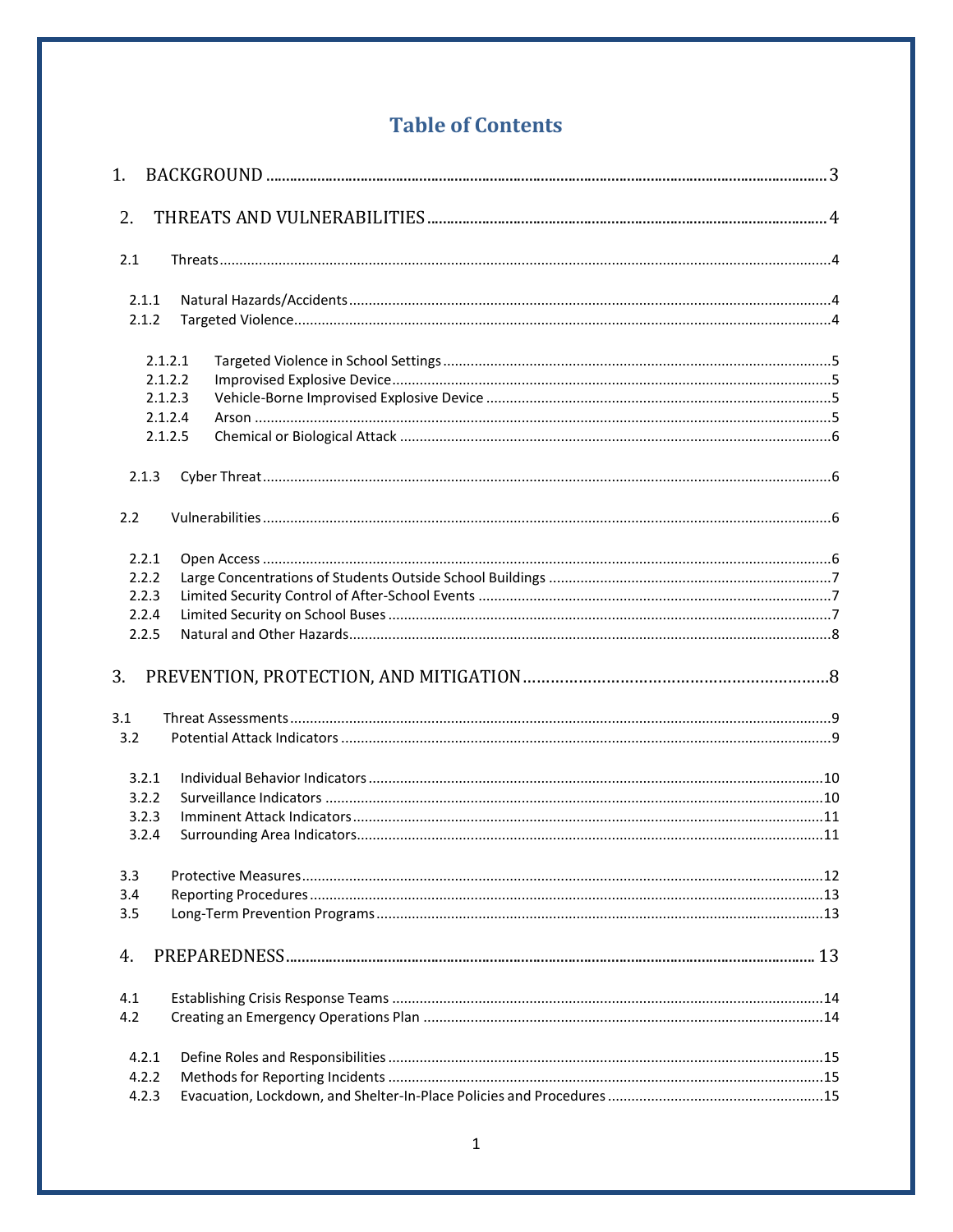|     | 4.2.4 |                                                                                                    |  |
|-----|-------|----------------------------------------------------------------------------------------------------|--|
|     | 4.2.5 |                                                                                                    |  |
|     | 4.2.6 |                                                                                                    |  |
|     | 4.2.7 |                                                                                                    |  |
|     | 4.2.8 |                                                                                                    |  |
|     | 4.2.9 |                                                                                                    |  |
| 5.  |       |                                                                                                    |  |
| 5.1 |       |                                                                                                    |  |
| 5.2 |       |                                                                                                    |  |
| 5.3 |       |                                                                                                    |  |
| 6.  |       |                                                                                                    |  |
| 6.1 |       | Assemble a Crisis Intervention Team and Assess Emotional Needs of Staff, Students, Facilities, and |  |
|     |       |                                                                                                    |  |
| 6.2 |       |                                                                                                    |  |
| 6.3 |       |                                                                                                    |  |
| 6.4 |       |                                                                                                    |  |
| 6.5 |       |                                                                                                    |  |
| 6.6 |       |                                                                                                    |  |

This document was developed by the Office of Infrastructure Protection, DHS, to provide information to K-12 school personnel assigned with the responsibility of assessing school security practices to foster safer and more secure school communities. The information herein is not all inclusive. This guide presents an overview of K-12 school security practices. School administrators and legal counsel should work together to ensure that these practices are employed in a manner consistent with legal requirements.

Note: Information presented here is subject to copyright laws and other terms of use as set forth in the respective references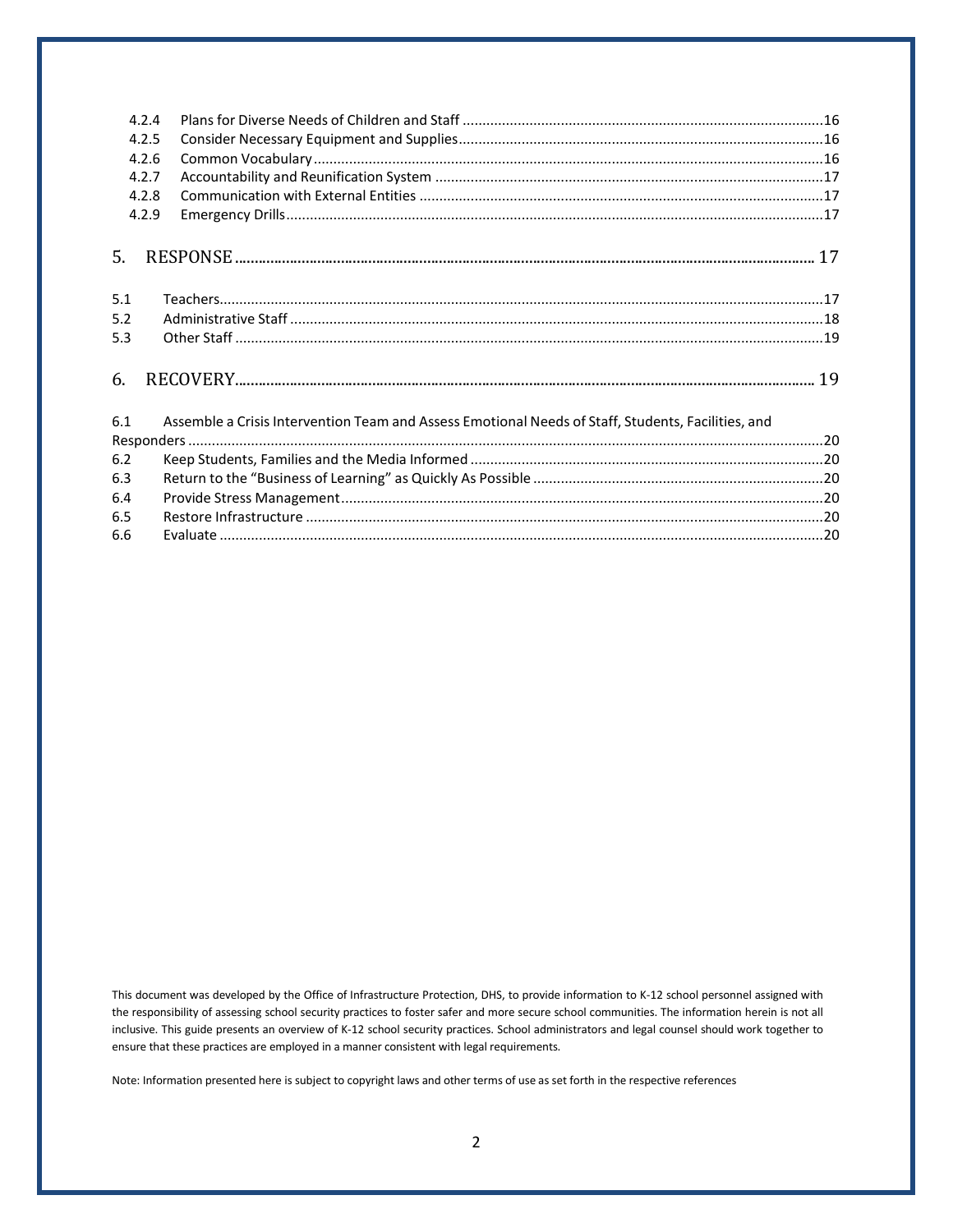# <span id="page-3-0"></span>**1. Background**

The National Center for Education Statistics reports that a total of 132,217 elementary and secondary schools (traditional, charter, and private) were operating in the United States during the 2009-2010 school year.<sup>1</sup> Approximately 52.3 million students were enrolled at these schools.<sup>2</sup> Elementary and secondary schools are relatively open-access, limited egress community congregation points for children. In general, schools are designed to provide a warm and inviting environment to encourage learning.

Unfortunately, student populations may be at risk of mass casualties from natural disasters and man-made hazards. Schools are susceptible to being damaged by weather-related events, and infectious diseases could spread easily among students, teachers, and staff. In addition, school environments have been successfully targeted by armed attackers in the past. In some schools, security responses to the threat of armed attacks such as barring windows and controlling access points with metal detectors are criticized for resembling a prison environment rather than a learning environment. The potential consequences of a mass casualty incident in schools can be mitigated by implementing a "whole of community" comprehensive emergency management strategy. A comprehensive emergency management strategy uses a multi-disciplined, team approach at the district and school levels to coordinate efforts with community partners such as first-responders, parents, school neighbors, and public and mental health professionals to provide a safe environment for learning.

Released on January 16, 2013, "Now is the Time: the President's plan to protect our children and our communities by reducing gun violence," establishes four common-sense steps to better protect our children and communities from tragic mass shootings.<sup>3</sup> According to the President's plan, "we need to make our schools safer, not only by enhancing their physical security and making sure they are prepared to respond to emergencies like a mass shooting, but also by creating safer and more nurturing school climates that help prevent school violence." This guide provides security practices for consideration by communities to deter threats, address hazards and risks, as well as minimize damage from school incidents, including mass casualty events. The security practices include a spectrum of options for consideration, from programmatic and procedural considerations to technological enhancements that school administrators may consider implementing based upon the most likely threats to their school district and their available resources. The security practices guide includes options for consideration in developing a security plan that builds from existing comprehensive assessment efforts (e.g., culture and climate, school threat assessment) and blends a number of security practices to achieve an effect where threats are either deterred or delayed and detected in advance of creating harm. In the case of a detected threat, a security plan should provide for timely assessment of the threat, create time for selecting an appropriate response to a threat and facilitate transition into an effective recovery, if necessary. To be cost effective, the security plan should implement solutions that serve multiple safety, security, and school emergency management objectives while ensuring a nurturing school environment.

The first step to develop a comprehensive school security program is to identify the threats that potentially jeopardize the physical well-being of the individuals in the school community. The next section will review some potential threats a school community may face.

 $<sup>1</sup>$  Table A-12-1, NCES</sup>

<sup>2</sup> Tables A-3-1, A-4-1, and A-5-1, NCES

 $^3$ [http://www.whitehouse.gov/sites/default/files/docs/wh\\_now\\_is\\_the\\_time\\_full.pdf](http://www.whitehouse.gov/sites/default/files/docs/wh_now_is_the_time_full.pdf)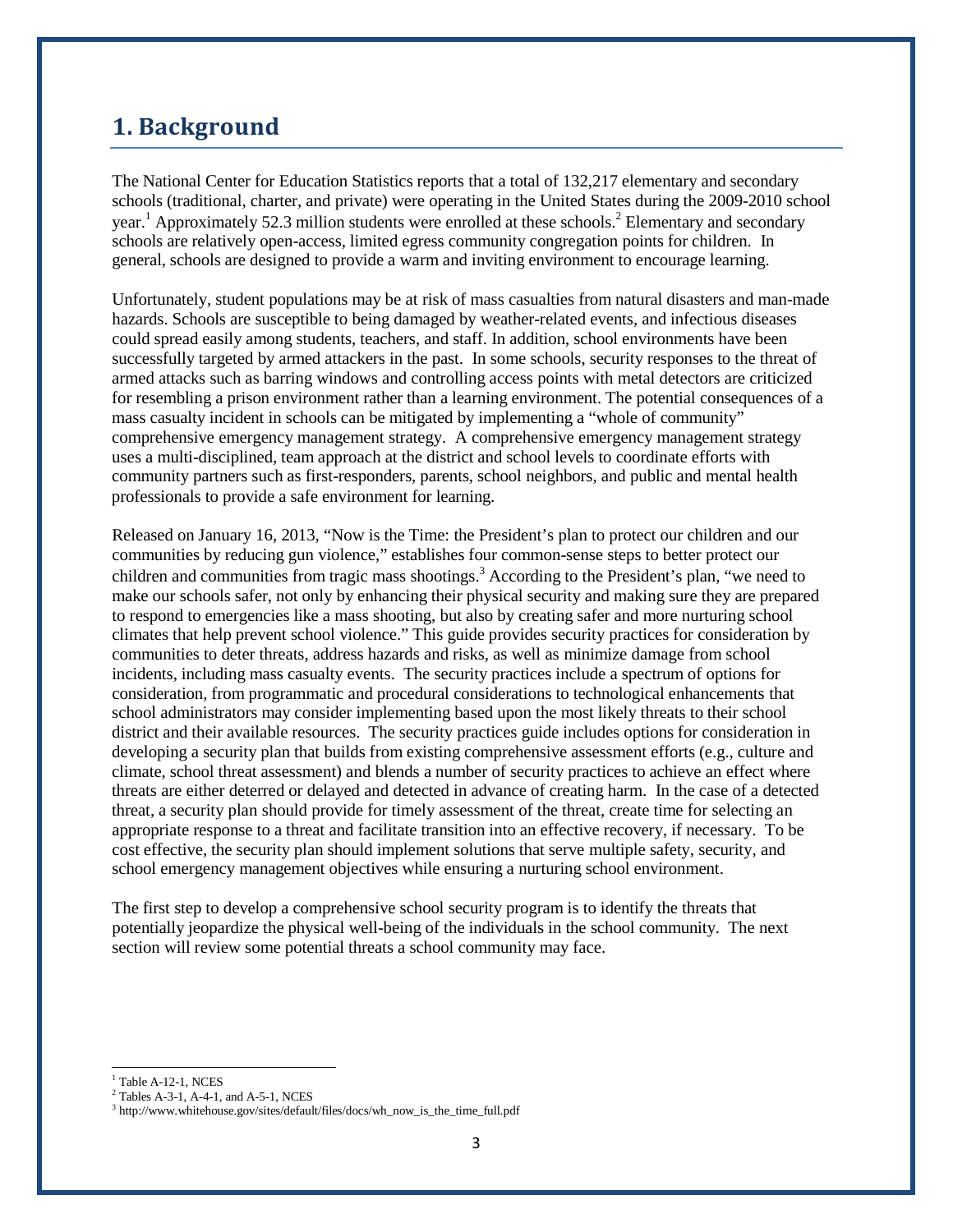# <span id="page-4-0"></span>2. **Threats and Vulnerabilities**

Identifying and evaluating any known or potential threat(s) to a given facility is a preliminary component of a security assessment. The results of a security assessment will guide the process of developing a security plan. A proper security plan will aim to deter or mitigate a threat by reducing the school community's vulnerability to the identified threat. As numerous events over the past several years have demonstrated, elementary and secondary schools can face both internal and external threats of violence. Internal threats of violence can come from students, teachers, or staff members who are accepted members within the school facility and whose access to the school is authorized by school administrators. Internal threats may be mitigated by school policies and procedures as outlined in Section 3: Mitigation and Prevention. External threats of violence can come from individuals who are not directly affiliated with the school, and who appear at the facility without authorized access and with the intent to inflict harm on the school community.

### <span id="page-4-1"></span>**2.1 Threats**

### <span id="page-4-2"></span>**2.1.1 Natural Hazards/Accidents**

Effective, comprehensive school emergency management plans use an all-hazards approach to assess and address natural hazards, such as infectious diseases and illnesses, fire, and seismic and weather-related events (e.g., hurricanes, tornadoes, flash floods). Such hazards can affect the safety of elementary and secondary school employees and students, as well as the facility's ability to carry out normal operations.

• In May 2011, a tornado that struck Joplin, Missouri, destroyed approximately 2,000 buildings, including Joplin High School. The school was so badly damaged that it could not be used when the new school year started three  $(3)$  months later.<sup>4</sup>

### <span id="page-4-3"></span>**2.1.2 Targeted Violence**

In addition to threats posed by extreme acts of nature or man-made accidents, elementary and secondary schools are vulnerable to pre-planned attacks of targeted violence committed by individuals using a variety of tactics to inflict harm on a school community. Individuals who target a school to inflict harm could use firearms; improvised explosive devices (IEDs); vehicle-borne IEDs (VBIEDs); chemical or biological attacks; or arson that may result in a number of casualties and/or damage to school facilities. Perpetrators may have a wide variety of weapons and tactics available to achieve their objectives and may demonstrate the ability to plan and conduct complex attacks against multiple targets. Attacks can be carried out by individuals, small teams of a few perpetrators, or larger groups acting in a coordinated fashion. The following sections discuss the specific threats of most concern to elementary and secondary schools.

<sup>4</sup> [http://www.colorado.edu/hazards/research/qr/submitted/paul\\_2011.pdf](http://www.colorado.edu/hazards/research/qr/submitted/paul_2011.pdf)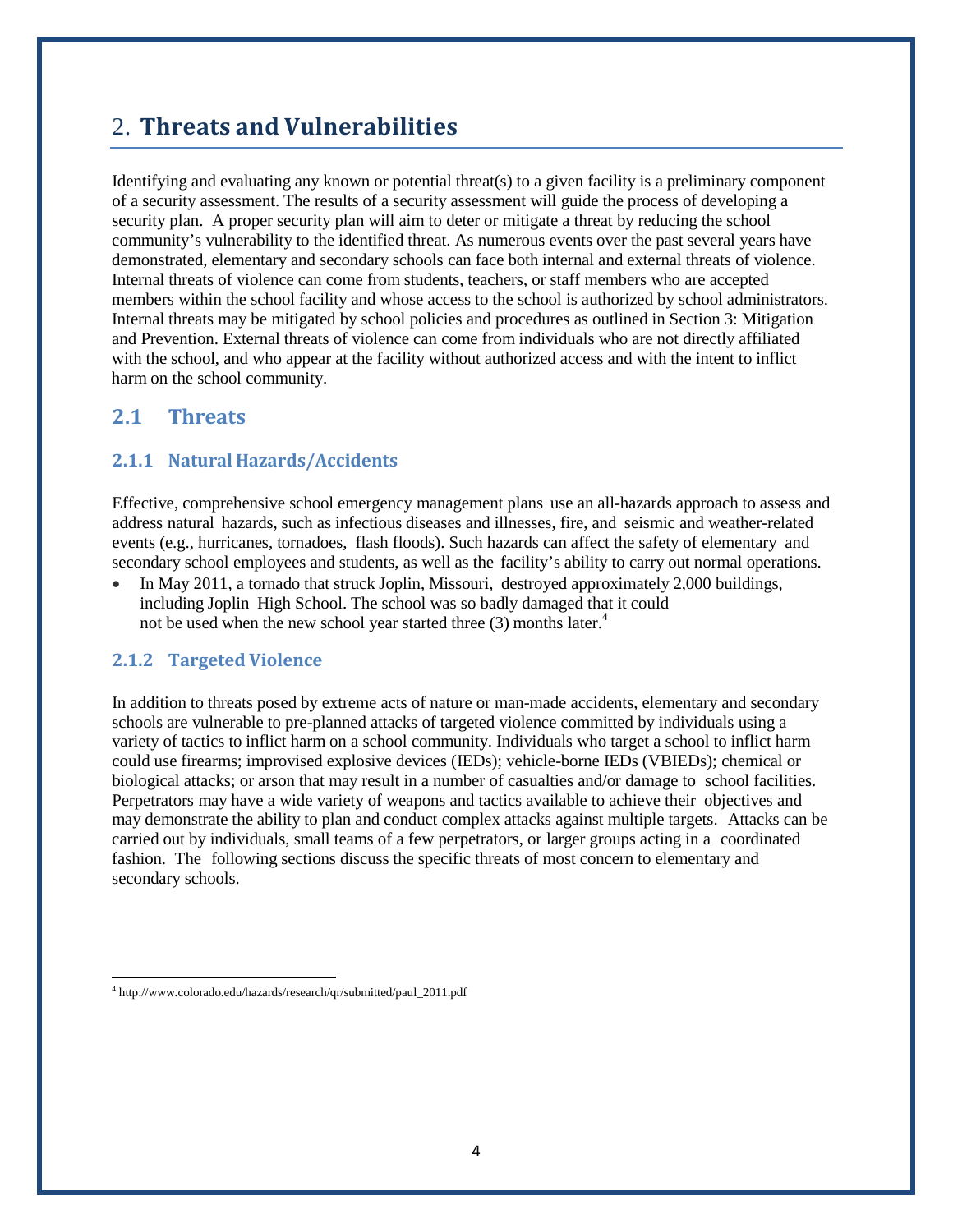### <span id="page-5-0"></span>*2.1.2.1 Targeted Violence in School Settings*

Individuals who target a school to commit an act of violence could use conventional firearms, automatic weapons, explosives (such as those used in the Beslan, Russia school hostage incident in which several hundred school children were killed), or similar weapons to harm individuals or take hostages.<sup>5</sup> The Federal Bureau of Investigation (FBI) analyzed 154 active shooter events in the United States between 2002 and 2012 that included three (3) or more individuals being shot. Active shooter events occurred in an academic setting 17% of the time.<sup>6</sup> As the following examples demonstrate, deliberate attacks on elementary and secondary schools pose a real threat that can inflict considerable harm.

- In December 2012, a lone gunman forced his way into an elementary school in Newtown, Connecticut and then shot and killed 20 students and six (6) teachers and administrators before killing himself $<sup>7</sup>$ </sup>
- In March 2005, a high school student went on a shooting rampage on an Indian reservation in Bemidji, Minnesota, killing seven (7) people at his school, including five (5) students, a teacher, and a security guard. The suspect then killed himself after exchanging gunfire with police. It was the Nation's worst school shooting since the Columbine massacre in 1999 in which 15 people (including the two shooters) were killed.<sup>8</sup>

### <span id="page-5-1"></span>*2.1.2.2 Improvised Explosive Device*

An IED or "homemade bomb" can be constructed of commonly available materials, construction explosives (e.g., dynamite), or stolen military-grade explosives. An IED can be carried into an elementary or secondary school by an individual and detonated (e.g., a suicide bomber) or can be deposited in an unnoticed location for detonation by a timer or remote control. More than 30 IEDs were found around Columbine High School, inside cars, and in the suspects' homes immediately after the 1999 shooting.<sup>9</sup>

### <span id="page-5-2"></span>*2.1.2.3 Vehicle-Borne Improvised Explosive Device*

Elementary and secondary schools are also vulnerable to VBIED attacks – IEDs loaded into a vehicle (car, truck, motorcycle, or bicycle). The vehicles can be parked close to an elementary or secondary school and placed where large numbers of people gather, or they can be crashed through barriers and detonated. VBIEDs are much larger and more dangerous than IEDs carried by an individual.

### <span id="page-5-3"></span>*2.1.2.4 Arson*

Intentional fires can be set by using highly flammable materials (e.g., gasoline) tossed into an elementary or secondary school. Accelerants that promote the spread and intensity of a fire can be applied beforehand and then ignited. Arson is a threat both during and after normal hours of operation.

<sup>7</sup> <http://www.whitehouse.gov/blog/2013/03/28/president-obama-we-have-not-forgotten-what-happened-newtown>

<sup>5</sup> Lynch, D., "The enemy is at the gate': Russia after Beslan". *International Affairs*, 81(2005): 141–161.

<sup>6</sup> Joint Intelligence Bulletin– Recent Active Shooter Incidents Highlight Need for Continued Vigilance 2012

<sup>8</sup> [http://www.wce.wwu.edu/Depts/SPED/Forms/Kens%20Readings/Violence/Vio%20School%20shootings%20stun%20reservation%20Borja%20](http://www.wce.wwu.edu/Depts/SPED/Forms/Kens%20Readings/Violence/Vio%20School%20shootings%20stun%20reservation%20Borja) 2005.pdf

<sup>9</sup> Stretesky, Paul B., and Michael J. Hogan. "Columbine and student perceptions of safety: A quasi-experimental study." *Journal of Criminal Justice* 29.5 (2001): 429-443.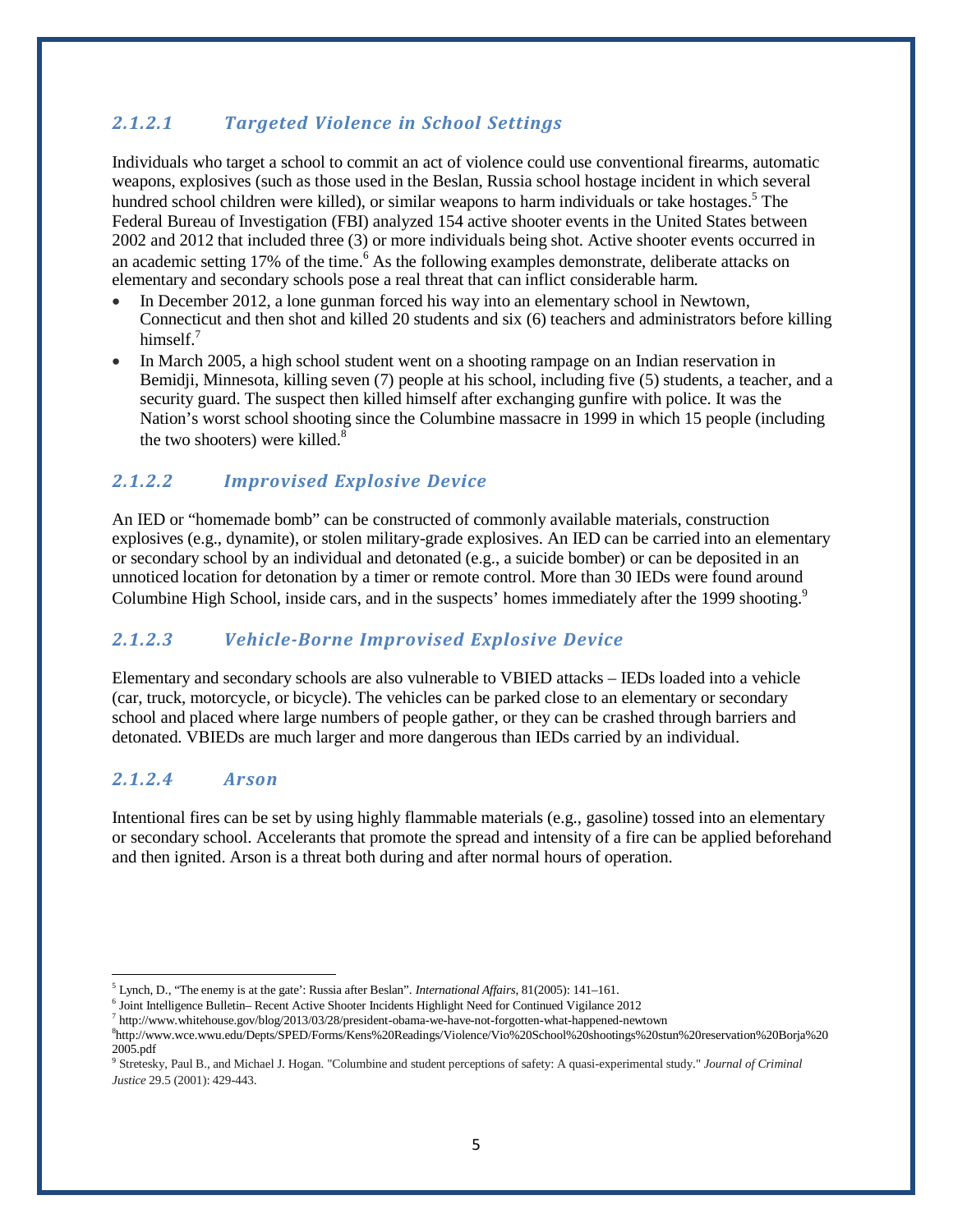### <span id="page-6-0"></span>*2.1.2.5 Chemical or Biological Attack*

Chemicals that can be used as weapons include toxic industrial chemicals (e.g., ammonia, hydrogen fluoride, chlorine) and chemical warfare agents (e.g., sarin, VX nerve agent). These hazardous materials may be located on school property, adjacent to school property, or brought onto school property where they are released or dispersed by explosives. Although the latter are not readily available, some chemical warfare agents have been procured and used by terrorists. Biological pathogens (e.g., anthrax, botulin, plague) can be introduced into a facility through its heating, ventilation, and air-conditioning (HVAC) system, or can be spread by contact (e.g., through contaminated letters delivered by mail). In addition, many schools have chemistry labs with small to moderate quantities of dangerous chemicals that could be exploited or become an additional threat as a result of fire or other natural hazard that may disrupt the containment of these chemicals. It is important to ensure proper and secured storage for any chemicals present in a school.

### <span id="page-6-1"></span>**2.1.3 Cyber Threat**

Review your school website for personal or sensitive facility information that could be seen, accessed, and used by individuals intending to harm the school community. In addition, monitor and report suspicious "probing activity," intrusion or hacking to your website, servers or other electronic systems.

### <span id="page-6-2"></span>**2.2 Vulnerabilities**

This section identifies key common vulnerabilities associated with elementary and secondary schools. While not all of these potential vulnerabilities are applicable to all elementary or secondary schools, they have been identified as priority focus areas for elementary and secondary school management and security personnel to review. Taken together, the sheer size of the country's school system, the predictability of school schedules and holidays, and their attractiveness as a "soft target," can leave schools vulnerable to a number of threats. These vulnerabilities create several industry-wide security and protection related challenges.

- **Prevention of attacks.** Predictable school schedules and well publicized school holidays allow individuals to conduct surveillance at times when they will be less likely to be detected either because no one is present at the school or because there are so many people present that the individual would be able to blend into a crowd. In addition, the perception that schools are "soft targets" and have little security may make them a more attractive target for individuals looking to carry out an attack on a large group of individuals.
- **Disease control and prevention**. Since schools are centers of community life, members of the community may intentionally or accidentally expose a school community to an infectious disease. It is imperative that educators and administrators work with state and local health officials to establish health policies and procedures to prepare for, respond to, and recover from a potential pandemic.
- **Natural disaster/mass casualty events**. The unpredictability of natural disasters and threats to safety from outside the school community make it difficult to prepare for them. Effective planning, to the extent possible, and preparedness training for potential natural disasters and other external threats to school safety enables school personnel to identify their roles for evacuation and/or relief efforts that may be necessary in the event of an unforeseen catastrophe.

### <span id="page-6-3"></span>**2.2.1 Open Access**

• **Relatively open access to school grounds and buildings.** All schools require relatively easy access for students and staff during school hours and during large after-school events. Depending on the size of the school and the school population, building and fire codes usually require multiple egress doors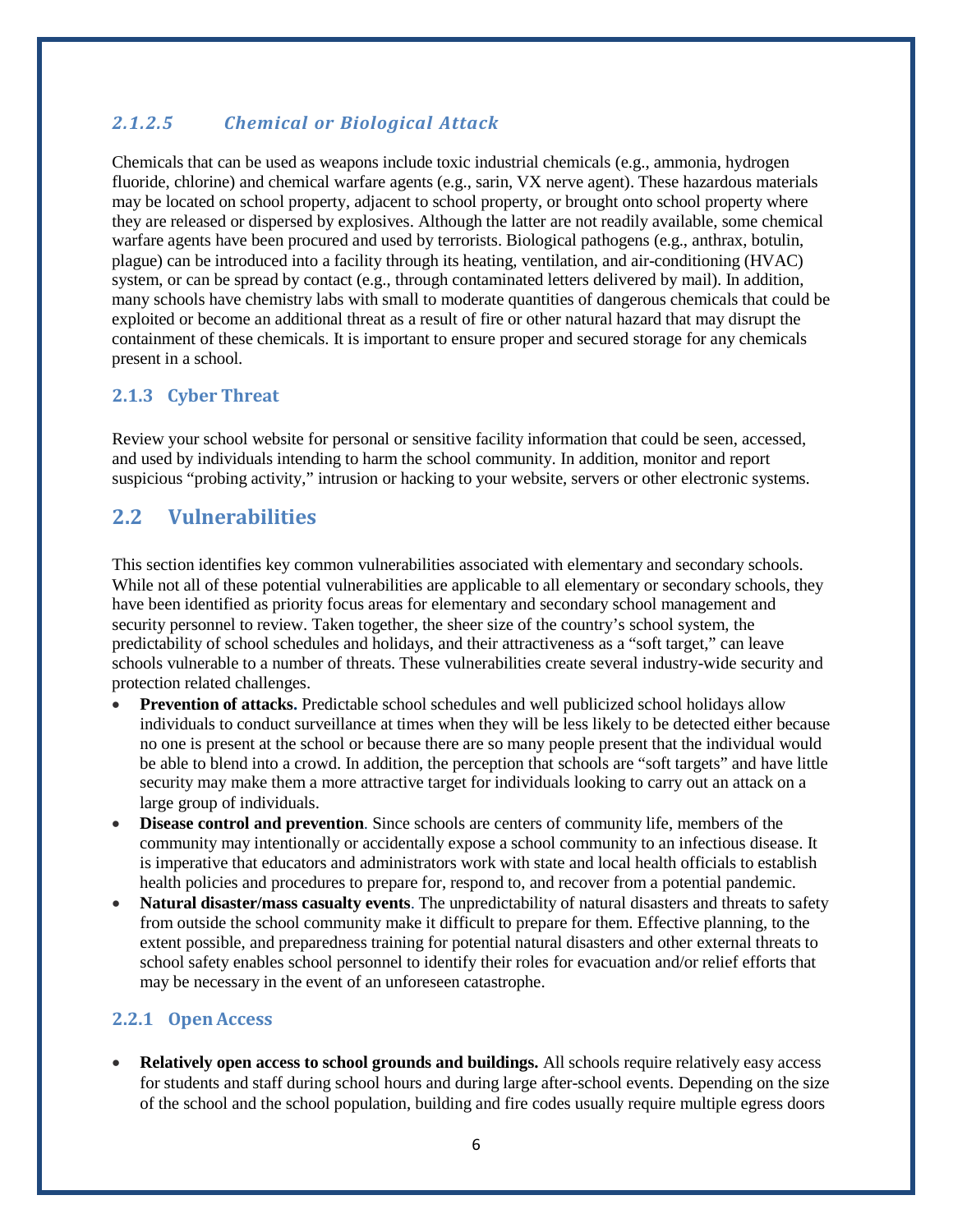in case of an emergency evacuation. In addition, many school buildings in the United States have been constructed to achieve an inviting and open-to-the-community feeling, with multiple buildings, big windows, multiple entrances and exits, and little opportunities for privacy. These layouts may not lend themselves to simple implementation of many common protective measures; however, many districts and schools have successfully addressed the aforementioned "openness" and implemented substantial access control and monitoring systems.

- **Proximity of schools and neighboring facilities, especially in urban areas***.* Many schools are located in urban areas in close proximity to homes and small businesses. These surrounding characteristics of a school need to be considered when working to maintain effective perimeter security. Appropriate fencing may lend to more effective perimeter security. Schools need to be able to effectively respond to threatening incidents in the surrounding community that require a school to activate emergency operations procedures, such as lockdowns.
- **Limited or no vehicle access controls***.* The layouts of most schools and school grounds permit close proximity of vehicles to buildings and areas where students congregate. These include parking areas, driveways on school grounds (including long avenues of approach for bus access), and nearby streets. Some schools have no vehicle barriers near the main entrances, other vulnerable parts of the buildings, or student gathering areas.
- **Lack of vehicle inspection***.* There are virtually no security controls on the contents of vehicles entering parking areas at elementary and secondary schools. A potential perpetrator of an attack could transport many types of weapons or explosives to the school grounds in a vehicle.
- **Lack of control of vendor and contractor personnel.** Individuals who deliver parcels, food supplies, or stock vending machines are often given unescorted access to schools and the contents of the packages they carry are not inspected.
- **Lack of inspection of student articles.** Except for schools that experience significant gang, drug, and other criminal activity, there is generally no inspection of parcels, book bags, or other items that students bring into schools.
- **Unprotected utilities.** School grounds are generally not secured, leaving HVAC units and other critical building utility supply components (e.g., water, electric power, natural gas service) easily accessible.

### <span id="page-7-0"></span>**2.2.2 Large Concentrations of Students Outside School Buildings**

Large concentrations of students frequently gather in open areas outside school buildings for physical education classes, recess, assemblies, ceremonies, and daily arrival and departure. These events often occur at regularly scheduled, well-advertised times, which increase a school's vulnerability to attack because a potential attacker is well aware of the event and amount of people who are likely to be present.

### <span id="page-7-1"></span>**2.2.3 Limited Security Control of After-School Events**

Schools are used for a variety of functions after school hours, such as craft fairs, fundraisers, religious services, etc. In addition, some schools may share facilities – such as auditoriums, music/theater facilities, pools, stadiums, or other sports facilities – with the local community. Individuals attending these events are often allowed unscreened access to buildings and facilities.

### <span id="page-7-2"></span>**2.2.4 Limited Security on School Buses**

Each year, public school buses travel an estimated 4.3 billion miles, transporting more than 25 million children on more than 55 million daily trips to and from school.<sup>10</sup> There is limited security on school

<sup>&</sup>lt;sup>10</sup> DHS Potential Indicators of Terrorist Activity, Common Vulnerabilities, and Protective Measures: School Bus Systems, 2007.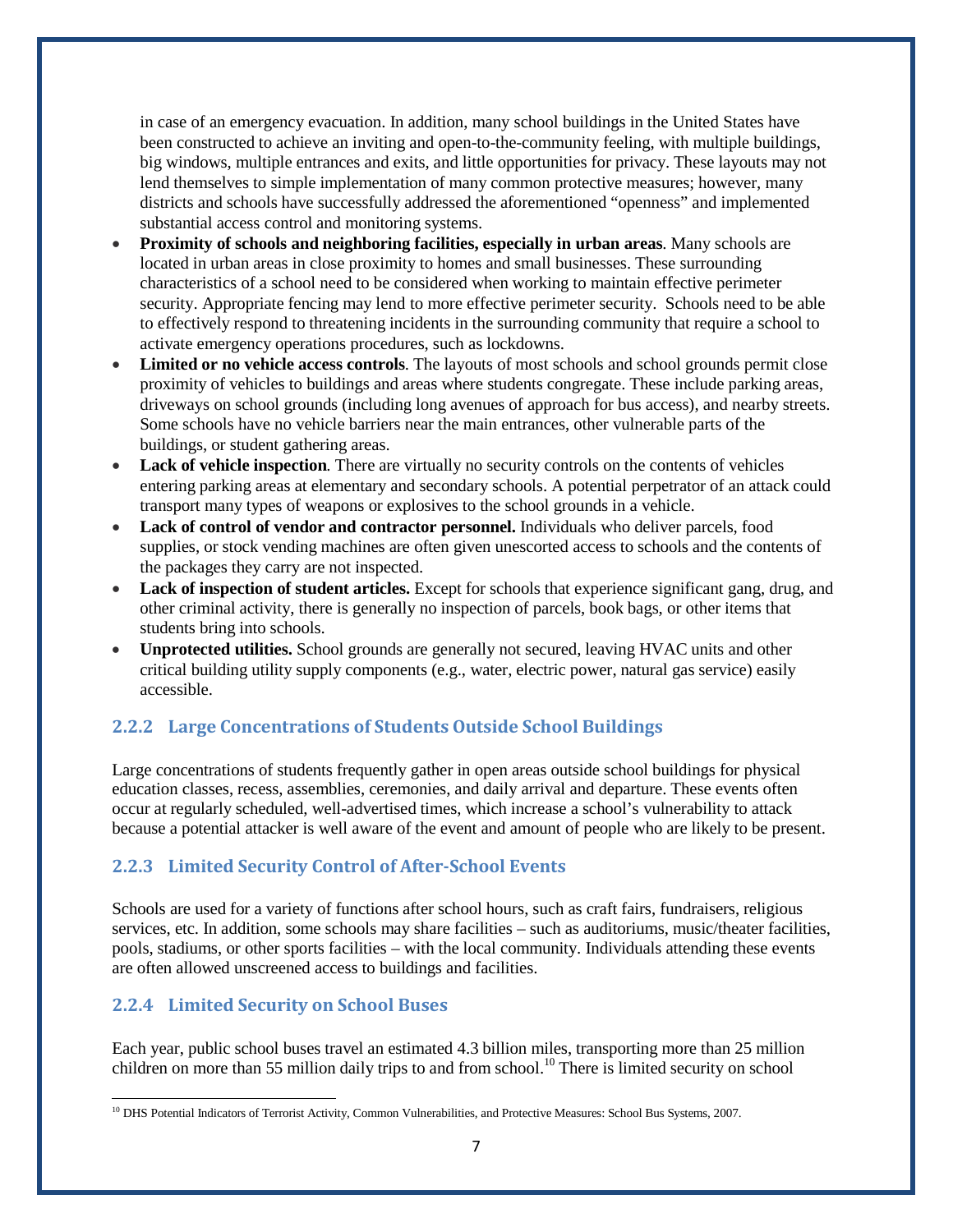buses. In some areas, buses are equipped with "panic alarms" to allow drivers to alert local police to incidents such as unruly students; however, these are not universally employed. School buses are often inadequately secured when not in service (e.g., at night). In addition, in the absence of identity (ID) checks, it is possible for individuals to pose as authorized bus drivers.

### <span id="page-8-0"></span>**2.2.5 Natural and Other Hazards**

Many natural and other hazards can affect the safety of elementary and secondary school employees and students, as well as a school's ability to carry out normal operations. Elementary and secondary schools' emergency operations plans (EOPs), security plans, and business continuity plans can provide the basis for responding to and quickly recovering from unexpected or catastrophic events. When evaluating these types of plans, potential or probable scenarios based on the elementary and secondary schools' geographic location should be considered. Common hazards for elementary and secondary schools include infectious diseases and illnesses, as well as regional natural hazards including tornadoes, floods, and hurricanes.

# 3. **Prevention, Protection, and Mitigation**

Prevention, protection, and mitigation address what schools, districts, and community partners can do to reduce or eliminate risk to life and property. These processes may differ depending on whether the threat of harm is from an internal threat or individual affiliated with the school (i.e. student or employee), an external threat or individual not directly affiliated with the school, or other natural hazards/manmade threats.

This section will highlight threat assessments, identify potential attack indicators, recommend protective measures in coordination with community partners, and discuss reporting procedures and long-term prevention programs. A significantly important element of an effective security program incorporates a process to achieve and maintain situational awareness and understanding about what is occurring in or around your school environment. Situational understanding and the ability to discover internal threats to the school community can be achieved and maintained by fostering a culture where staff, teachers, and administrators consciously evaluate available information from the school environment to identify and assess potential threats of violence to the school community. Similar to meteorologists relying on sensor data to accurately forecast the weather, the school administrators must rely on human and some technological sensors collecting and reporting school environmental data for them to identify and assess potential threats. The sensors in a school environment are not all technological; the majority of the best sensors are humans. In a school setting sensors can be the whole community surrounding the school, school staff, teachers, school resource officers, and students. A security threat assessment can be conducted to gather information and identify potential threats, assess the nature of the threat, and select the most appropriate course of action to manage and mitigate that threat in order to maintain a safe school environment for students and teachers.

In 2002, the United States Secret Service in partnership with the U.S. Department of Education identified a number of planning and behavioral indicators that demonstrate a student may be thinking about, or preparing to commit, an act of violence at his or her school.<sup>11</sup> This study, referred to as the Safe School Initiative, analyzed 37 attacks at K-12 schools in order to better understand the pre-attack behaviors and communications of 41 students who carried out these attacks. The Safe School Initiative also identified

<sup>11</sup> *See* Vossekuil, B., Fein, R., Reddy, M., Borum, R., & Modzeleski, W. (2002). *The Final Report and Findings of the Safe School Initiative: Implications for the Prevention of School Attacks in the United States*. U.S. Department of Education, Office of Elementary and Secondary Education, Safe and Drug-Free Schools Program and U.S. Secret Service, National Threat Assessment Center, Washington, D.C.; *see also* Fein, R., Vossekuil, B., Pollack, W., Borum, R., Modzeleski, W., & Reddy, M. (2002). *Threat Assessment in Schools: A Guide to Managing*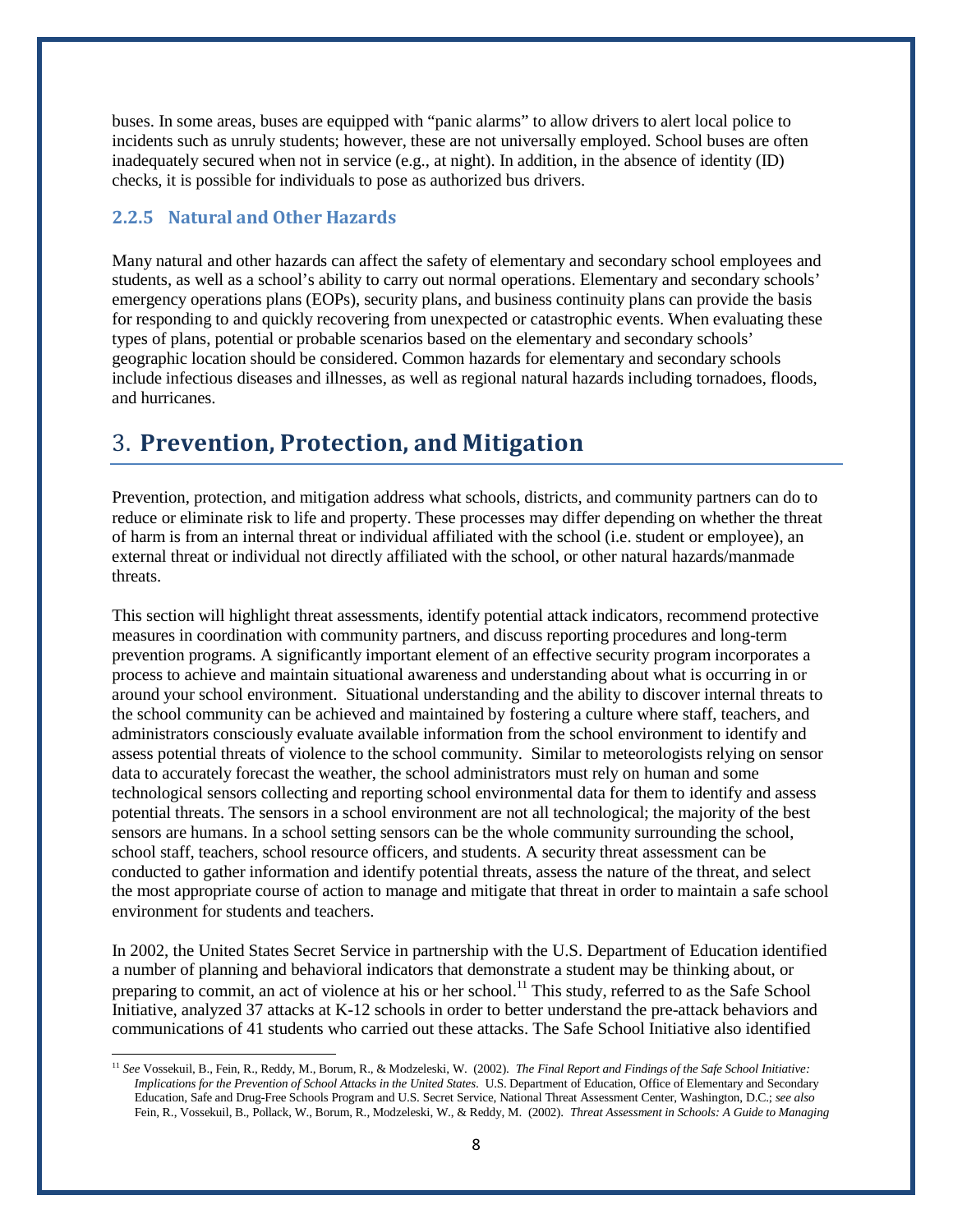steps that schools can take to identify, assess, and manage students who pose a risk to the school. School administrators can educate personnel on how they may assist in preventing violence from internal threats, such as when a student, teacher, or staff member threatens to commit some violent act on the school community. Administrators may communicate the importance of reporting suspicious or concerning behavior to school officials or law enforcement personnel and develop a process to receive and respond to such reports appropriately. A threat assessment can help school administrators evaluate threats and individuals who pose a threat to the school community, and can ensure that steps are taken to effectively prevent and mitigate a potential threat.

Local law enforcement in cooperation with the larger community may be best poised to identify external threats to a school community. A good relationship that encourages communication between school administrators and local law enforcement should facilitate the flow of information about potential threats to a school from persons in the larger community. A school resource officer may serve as an effective point of contact or liaison between school officials and local law enforcement.

### <span id="page-9-0"></span>**3.1 Threat Assessments**

The security practices ultimately developed should target the threats deemed most likely to occur or have the potential to result in the greatest damage. Potential threats to elementary and secondary schools often originate from disaffected individuals associated with the school, such as students and teachers, but can also originate from individuals from outside the community. A threat assessment team may be staffed with a combination of faculty, staff, and administrators, including a guidance counselor, mental health professional, and/or school resource officer. This team can identify and assess students and staff who may pose a threat to the school or individuals at the school. The threat assessment team should employ a variety of resources, many of which are discussed later in this document, to help mitigate the threat and prevent an act of violence from disrupting the school community. Although a school's threat assessment team may be less able to detect threats which originate from individuals who are not directly affiliated with the school, positive relationships with local law enforcement can facilitate information sharing and allow school administrators to be aware of potential external threats. In addition, an effective school security program that deters violence can help prevent external threats to the school community from developing.<sup>12</sup> Since schools confront a variety of threats, a comprehensive strategy combining riskinformed prevention, protection, and preparedness activities, along with a developed capacity to recover from adversity will allow schools to manage and mitigate the most serious threats to their safety and security.

### <span id="page-9-1"></span>**3.2 Potential Attack Indicators**

Attack indicators are observable behaviors that may precede an attack; such indicators may include witnessing a potential perpetrator engage in suspicious surveillance, training, or other pre-attack planning activities. Potential indicators can be grouped into the following categories: individual behavior indicators, surveillance indicators, imminent attack indicators, and surrounding area indicators.

The Safe School Initiative found that school-based attacks are rarely impulsive acts; rather, they are typically planned in advance. Most attackers in this study engaged in behavior prior to the attack that concerned at least one adult; and prior to most incidents, attackers had revealed their intentions to other students. However, only 31% of the attackers were known to have acted violently toward others at some point prior to the attack; and only 27% of student attackers had a prior arrest history.<sup>13</sup> Understanding

<sup>&</sup>lt;sup>12</sup> *Threatening Situations and to Creating Safe School Climates*. U.S. Department of Education, Office of Elementary and Secondary Education, Safe and Drug-Free Schools Program and U.S. Secret Service, National Threat Assessment Center, Washington, D.C.

<sup>13</sup> [http://www.secretservice.gov/ntac/ssi\\_final\\_report.pdf](http://www.secretservice.gov/ntac/ssi_final_report.pdf)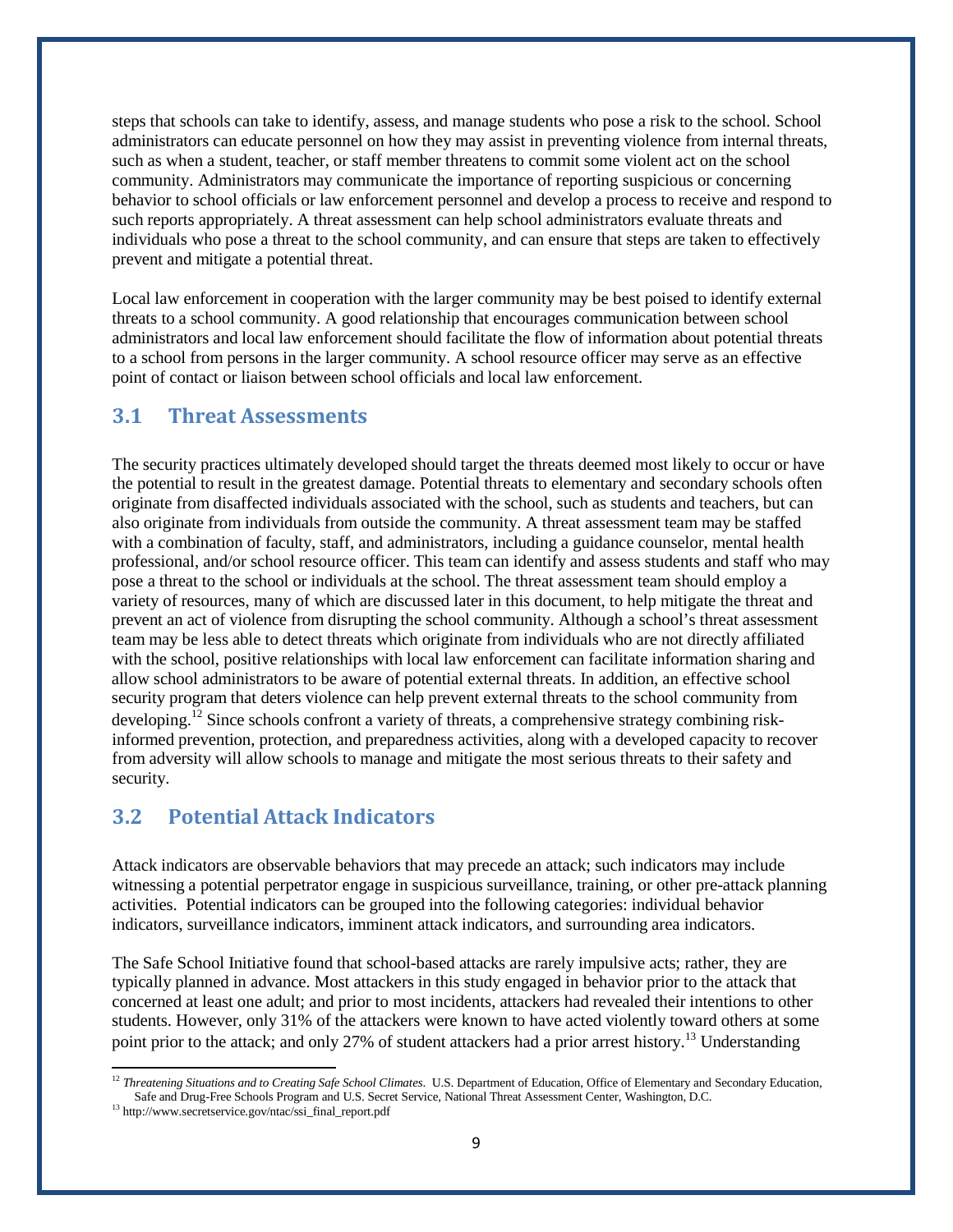behaviors that are unusual, concerning, or suspicious, as well as behaviors that may be indicative of surveillance or imminent attack, are essential in the efforts to protect school communities from violence.

#### <span id="page-10-0"></span>**3.2.1 Individual Behavior Indicators**

Individuals internal to a school community who threaten to carry out some attack may engage in a number of behaviors that raise concern in others who know the individual. These behaviors should be evaluated in the context of an individual's life and current situation, such that an individual who displays several of these concerning behaviors and is also dealing with a negative life event may be of concern and warrant some level of intervention.<sup>14</sup>

With respect to active shooter situations, investigations and analysis show that many active shooters were described as social isolates, harbored feelings of hate and anger, and/or had some reported contact with mental health professionals. Mental illness is commonly referenced as a potential contributing factor, but its causal impact on the attack can only be speculated upon. Common catalysts or triggers observed include: loss of significant relationships, changes in living arrangements, major adverse changes to life circumstances, and/or feelings of humiliation or rejection on the part of the shooter. Other indicators that could apply to faculty or staff include changes in financial status and/or loss of job.<sup>15</sup>

Some individual behavior indicators include:

#### *Individual Behavior Indicators*

- Socially isolated
- Threats of violence against others
- Unsolicited focus on dangerous weapons
- Unstable emotional responses
- Intense anger and hostility
- Loss of significant relationships
- Feeling either arrogant and supreme, or powerless
- Expressions of paranoia or depression
- Increased use of alcohol or drugs
- Depression or withdrawal
- Talk of suicide
- Increased absenteeism

#### <span id="page-10-1"></span>**3.2.2 Surveillance Indicators**

Individuals may also engage in behaviors that indicate they are conducting surveillance. Indications of potential surveillance include reports of persons in the vicinity of an elementary or secondary school inquiring about the facility, its operations, and/or its protective measures.

<sup>14</sup> [http://www.secretservice.gov/ntac/ssi\\_final\\_report.pdf](http://www.secretservice.gov/ntac/ssi_final_report.pdf)

<sup>&</sup>lt;sup>15</sup> Joint Intelligence Brief – Recent Active Shooter Incidents Highlight Need for Continued Vigilance, 2012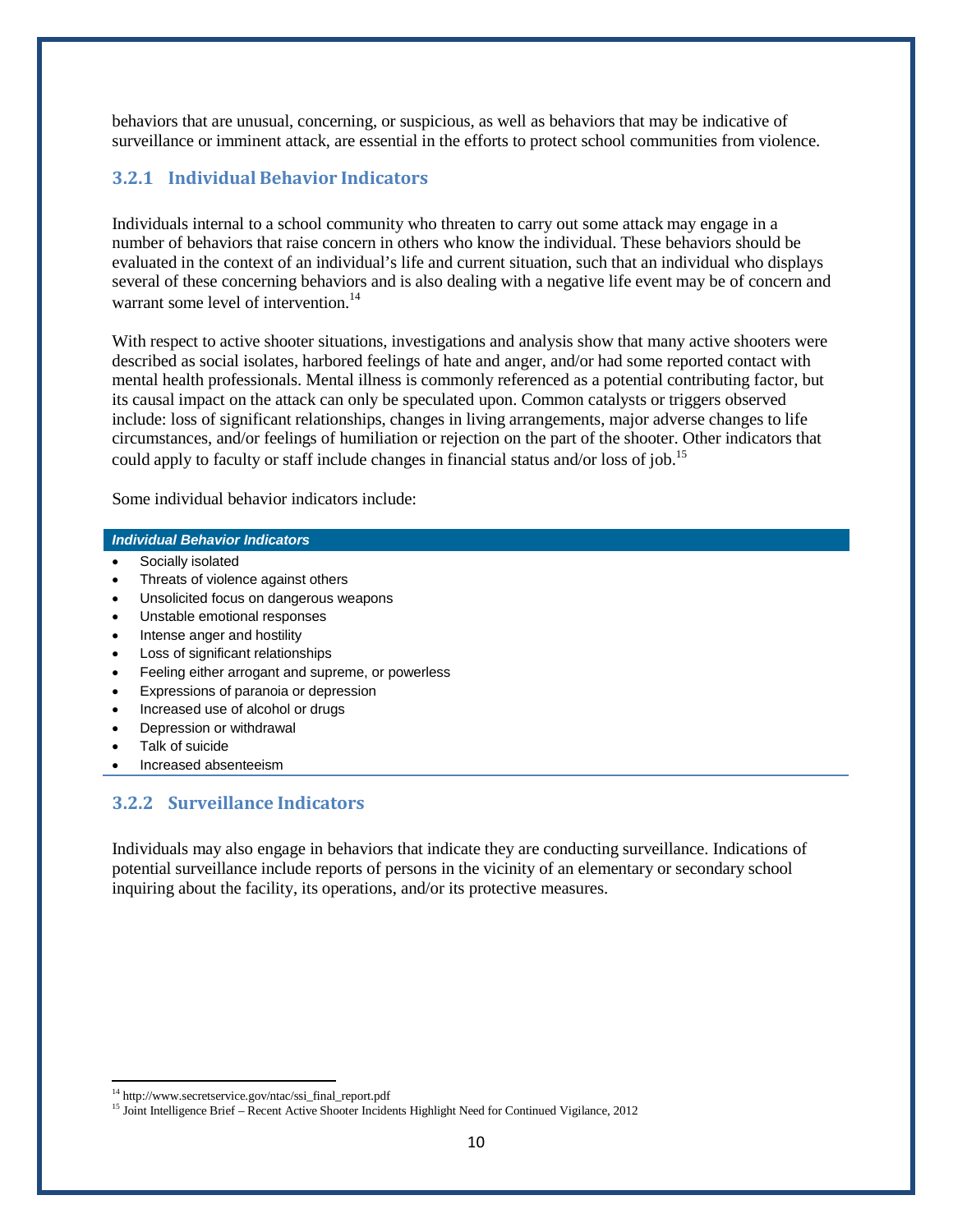Some potential indicators that an elementary and secondary school may be under surveillance include:

*Surveillance Indicators – Suspicious Persons*

- Persons attempting to gain access into the school or who are located in the school building with no legitimate purpose
- Persons using or carrying video/camera/observation equipment in or near the facility over an extended period
- Persons parking, standing, or loitering in the same area over a multiple-day period with no apparent reasonable explanation
- Persons excessively inquiring about practices pertaining to the school and its operations or the school's supporting infrastructure (telecommunications, electric, natural gas, water)
- Persons observed or reported to be observing school receipts or deliveries
- Threats by telephone, mail, or e-mail and/or increase in reports of threats from known reliable sources
- A noted pattern of false alarms requiring a response by law enforcement or emergency services

#### <span id="page-11-0"></span>**3.2.3 Imminent Attack Indicators**

These indicators may demonstrate that an attack is imminent and immediate action needs to be taken. Indicators of an imminent attack include people or vehicles that demonstrate unusual or suspicious behavior, or unattended suspicious packages that require an immediate response. If an attack seems imminent and an immediate action is required, call 911 (local law enforcement) and activate the school EOP.

Some potential indicators of an imminent attack include:

#### *Imminent Attack Indicators*

- Reports from students about a classmate(s) threatening violence that includes specific dates/times/locations/targets
- Suspicious persons in crowded areas wearing unusually bulky clothing that might conceal explosives
- Unexpected or unfamiliar delivery trucks arriving at the facility
- Unattended packages (e.g., backpacks, briefcases, boxes) or suspicious packages and/or letters received by mail
- Vehicles approaching the school at an unusually high speed or steering around barriers and traffic controls

### <span id="page-11-1"></span>**3.2.4 Surrounding Area Indicators**

These surrounding area indicators relate to activities in the area or region surrounding an elementary or secondary school and may demonstrate that an attack is being prepared. The indicators might appear at an elementary or secondary school itself, or may appear in the communities surrounding a school. The indicators should be considered and factored into decisions regarding security. The surrounding area indicators are generally identified by or reported to local law enforcement. As stated earlier, an elementary or secondary school can establish communication channels with law enforcement to gain awareness of potentially threatening situations in the area and help piece together information from their facility with information from the surrounding area.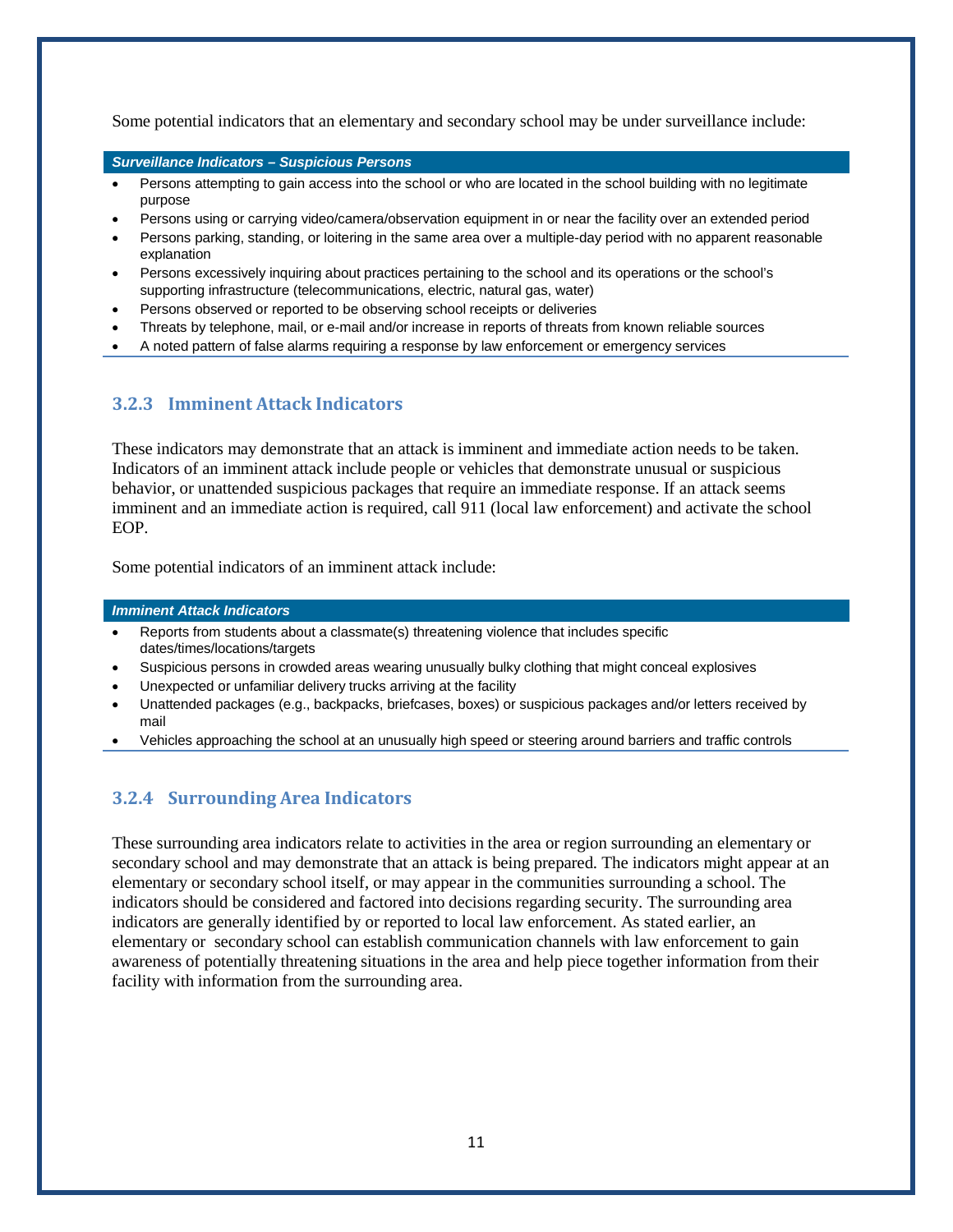#### *Surrounding Areas Indicators – Suspicious Activities Observed or Reported*

- An increase in reporting of buildings being left unsecured or doors left unlocked, when they are normally secured and locked at all times
- Theft or unauthorized possession of employee identification cards, uniforms, or security communications
- Unfamiliar contract workers attempting to access unauthorized areas
- Unusual or unexpected maintenance activities (e.g., road repairs) near the school
- Sudden increases in power outages designed to test the backup systems or recovery times

### <span id="page-12-0"></span>**3.3 Protective Measures**

As discussed earlier, a school's security environment features layers of protective measures, established in collaboration with community partners, to best deter, delay, and detect threats. These security layers also allow schools to consider a threat as soon as possible and to more effectively respond to, further deter, eliminate, or mitigate that threat.

Technological sensors such as surveillance cameras or alarms (fire, smoke, tornado, and intrusion detection) may inform decision making. Barriers, in the form of locked doors, bollards, or even school resource officers and teachers should be utilized to delay a threat and create time to afford more effective decision making. For example, a locked door delays intrusion which creates time to better assess an unauthorized person's intentions and to make a better response decision. A pre-arranged or wellrehearsed response to identified threats is also a mechanism to manage time during a crisis (e.g. fire drill) and allows a more effective response under time constraints.

As information is received during an emergency situation, a number of factors influence an individual's decision making ability. Time, or the lack of time, is a principle factor, and potential disruptor, in effective decision making. During a crisis, the more time available to evaluate information, in general, the better the decision the individual makes in response to that crisis. Strategies to improve responses during a crisis should focus on time management. An effective security plan should maximize the amount of time available for leaders to make a decision. A strong security plan will provide school and community leaders with appropriate opportunity and time during a crisis to make important decisions that will impact the welfare of their community.

Protective measures should be comprehensive; integrating equipment, personnel, procedures, and information sharing to ensure that all employees and all students are involved. Including all school employees in security operations, and properly training them to observe and recognize threats, increases the number of eyes on the ground and improves the chances of detecting a threat. Many different protective measures are available for deployment at a school and in the areas surrounding a school. Some are applicable to a wide range of schools and against a number of threat streams, while others are designed to meet the unique needs of a specific school or a specific threat stream. In addition, some protective measures may be tactical in nature, while others may address long-term strategic needs. Some protective measures are designed to be implemented on a permanent basis to serve as routine protection for a facility. Such measures are sometimes referred to as "baseline countermeasures." Others are either implemented or increased in their application only during times of heightened alert.

Based on data collected as part of the U.S. Department of Homeland Security's (DHS) Enhanced Critical Infrastructure Protection Program, protective measures employed by elementary and secondary schools to address vulnerabilities to both intentional acts (e.g., attacks or sabotage) and natural disasters have been concentrated primarily in the areas of security management, information sharing, and dependencies.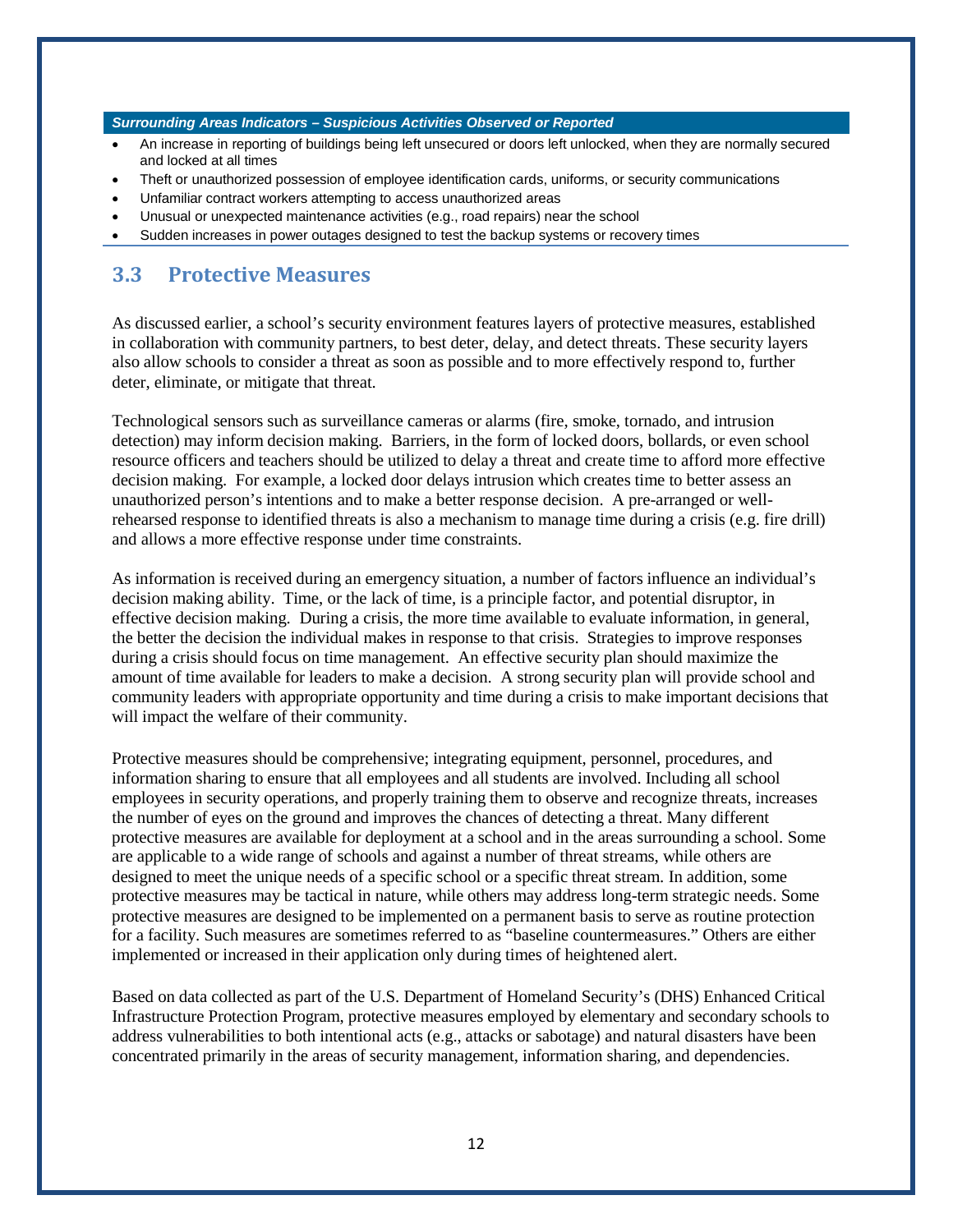Refer to Appendix 1 to view a baseline security practices checklist, some of which have been adopted by various elementary and secondary schools, which can be used to address the vulnerabilities summarized in Section 2.2.

### <span id="page-13-0"></span>**3.4 Reporting Procedures**

The Nationwide Suspicious Activity Reporting (SAR) Initiative (NSI) provides law enforcement with a tool to help prevent and detect criminal activity, including those related to schools. This initiative establishes a national capacity to gather, document, process, analyze, and share SAR information.<sup>16</sup> To benefit from the SAR Initiative, a school should create a common reporting system and develop guidance for students and staff to report suspicious activity to their school as well as local law enforcement agencies. An alert school community plays a critical role in keeping schools and communities safe.<sup>17</sup> Also, consider creating an anonymous way for people to report suspicious activity. In addition, it is critical that law enforcement officers at all levels of government – Federal, State, local, tribal, and territorial – who observe suspicious behaviors or receive reports from concerned civilians, private security, and other government agencies share this information with state and major urban area fusion centers, the FBI, and other law enforcement agencies to help prevent future attacks from occurring.

## <span id="page-13-1"></span>**3.5 Long-Term Prevention Programs**

Long-term prevention programs may also be useful in mitigating and preventing threats from students at schools. Many schools have curricula and programs aimed at preventing children and youth from initiating harmful behavior. Social problem-solving or life skills programs, anti-bullying programs, mentoring programs, character education, and school-wide discipline efforts are common across the Nation as a means to reduce violent behavior and develop self-esteem among students. In a 2011 report released by the U.S. Department of Education, some seven (7) million U.S. students ages 12 through 18, or 28% of all such students, reported they were bullied at school; about 1.5 million of these students, or 6%, reported they were cyber-bullied in the 2008-2009 school year.<sup>18</sup> It is imperative that the school and community send a unified message that bullying is unacceptable. Schools should routinely conduct assessments in school to determine how often bullying occurs, where it happens, and how adults intervene. These assessments coupled with awareness campaigns, clear school-wide rules, and a bullying reporting system can establish a climate in which bullying is not tolerated.<sup>19</sup> In addition, districts and schools can work to build mental health support systems for students and staff to facilitate the development of and nurture a safe, healthy school environment. Law related education programs may also be beneficial as a way to familiarize students with local law enforcement and their specific mission within the community. Furthermore, these efforts support a comprehensive school EOP and can be used to build immediate, short- and long-term recovery efforts.

# <span id="page-13-2"></span>4. **Preparedness**

Effective crisis planning begins with leadership at the top. Every governor, mayor, legislator, superintendent, and principal should work together to make school crisis planning a priority. Top-down leadership helps set the policy agenda, secure funds, and brings the necessary people together across agencies.<sup>20</sup> Participation of leaders at the grassroots level is also critical because they will help inform the

<sup>&</sup>lt;sup>16</sup> More information on the Nationwide SAR Initiative (NSI) is available at: <http://nsi.ncirc.gov/><br><sup>17</sup> <http://www.dhs.gov/if-you-see-something-say-something-campaign><br><sup>18</sup> http://nces.ed.gov/pubs2011/2011336.pdf

<sup>&</sup>lt;sup>19</sup> More information on bullying prevention is available at: <http://www.stopbullying.gov/>

 $^{20}$ <http://www2.ed.gov/admins/lead/safety/emergencyplan/crisisplanning.pdf>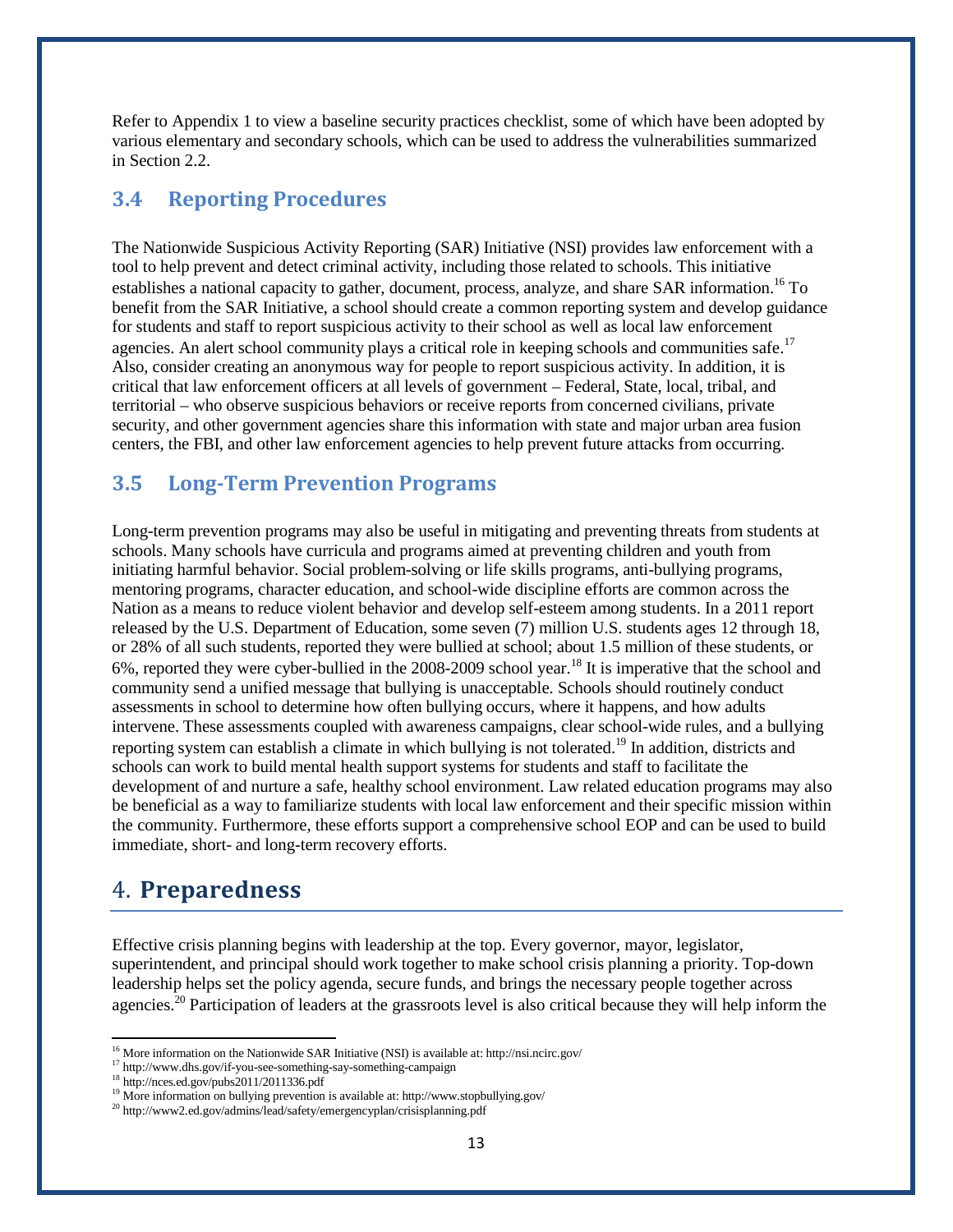greater school community of the planning process. Moreover, schools and districts should open the channels of communication well before an emergency incident. Relationships need to be established in advance so that students, staff, and emergency responders are familiar with one another and the adults have an effective working relationship. Effective school emergency management stems from close collaboration, coordination, and communication between schools, public and mental health officials, traditional first responders (e.g., law enforcement, fire officials), and other relevant partners in the community including hospitals and faith-based centers. Schools and districts should cultivate a relationship with city emergency managers, public works officials, and health and mental health professionals sooner, rather than later. EOPs should be developed in partnership with other community groups as well, including law enforcement, fire safety officials, and emergency medical services. These groups have already developed EOPs and can be helpful in the development of school plans. All school districts and individual schools should create a crisis team whose key function is to identify the types of crises that may occur in the districts and schools and define what events would activate the EOP. The team may consider many factors such as the school's ability to handle a situation with internal resources and its experience in responding to past events. $21$ 

### <span id="page-14-0"></span>**4.1 Establishing Crisis Response Teams**

The process of developing and maintaining an EOP is complex; therefore, before a plan is developed, school district crisis response teams should be assembled. These teams are composed of a variety of professionals with expertise in emergency management (e.g., police, fire, and emergency medical services personnel) and include community partners (e.g., public and mental health professionals) and schoolbased staff (e.g., facilities and cafeteria managers, nurses, disability specialists, counselors, teachers, and administrators). Crisis response teams should be responsible for: establishing relationships with community partners; coordinating vulnerability assessments; developing training activities; conducting exercises to support and improve the EOP; establishing and enforcing a school and school district's EOPs; and guiding and supporting the development of an individual school district's EOP. These teams should exist on both the school district level, as well as a single school level. The staff in charge of prevention in a school (counselors, teachers, health professionals, administrators) should be part of the crisis response team that is responsible for creating a specific EOP for that specific school.<sup>22</sup>

## <span id="page-14-1"></span>**4.2 Creating an Emergency Operations Plan**

An effective EOP facilitates a safety and security program. Children and youth rely on and find great comfort in the adults who protect them. As a result, teachers and staff must know how to help their students through a crisis and return them home safely. Knowing what to do when faced with a crisis can be the difference between calm and chaos, between courage and fear, and between life and death.<sup>23</sup> To best prepare school staff for a crisis, create an EOP, and conduct training exercises. Together, the EOP and training exercises will prepare staff to effectively respond and help minimize loss of life. Facility readiness requires that leadership develop and exercise response plans that apply general preparedness and response protocols to specific types of emergencies and facility capabilities (including security resources). EOPs need to be customized to communities, districts, and schools to meet the unique needs of local residents and students. School specific EOPs should consider predetermined security perimeters, plans to create a command post during an incident, media liaisons, parent liaisons, a Joint Information Center (JIC), police staging areas, alternative sites for evacuation and a parent reunification plan. Additionally, it is incredibly important to review, update, and practice the EOP regularly. Good plans are never finished; they can always be updated based on experience, research, and changing vulnerabilities.

 $^{21}$  <http://www2.ed.gov/admins/lead/safety/emergencyplan/crisisplanning.pdf>

 $22$  Ibid.

 $23$  Ibid.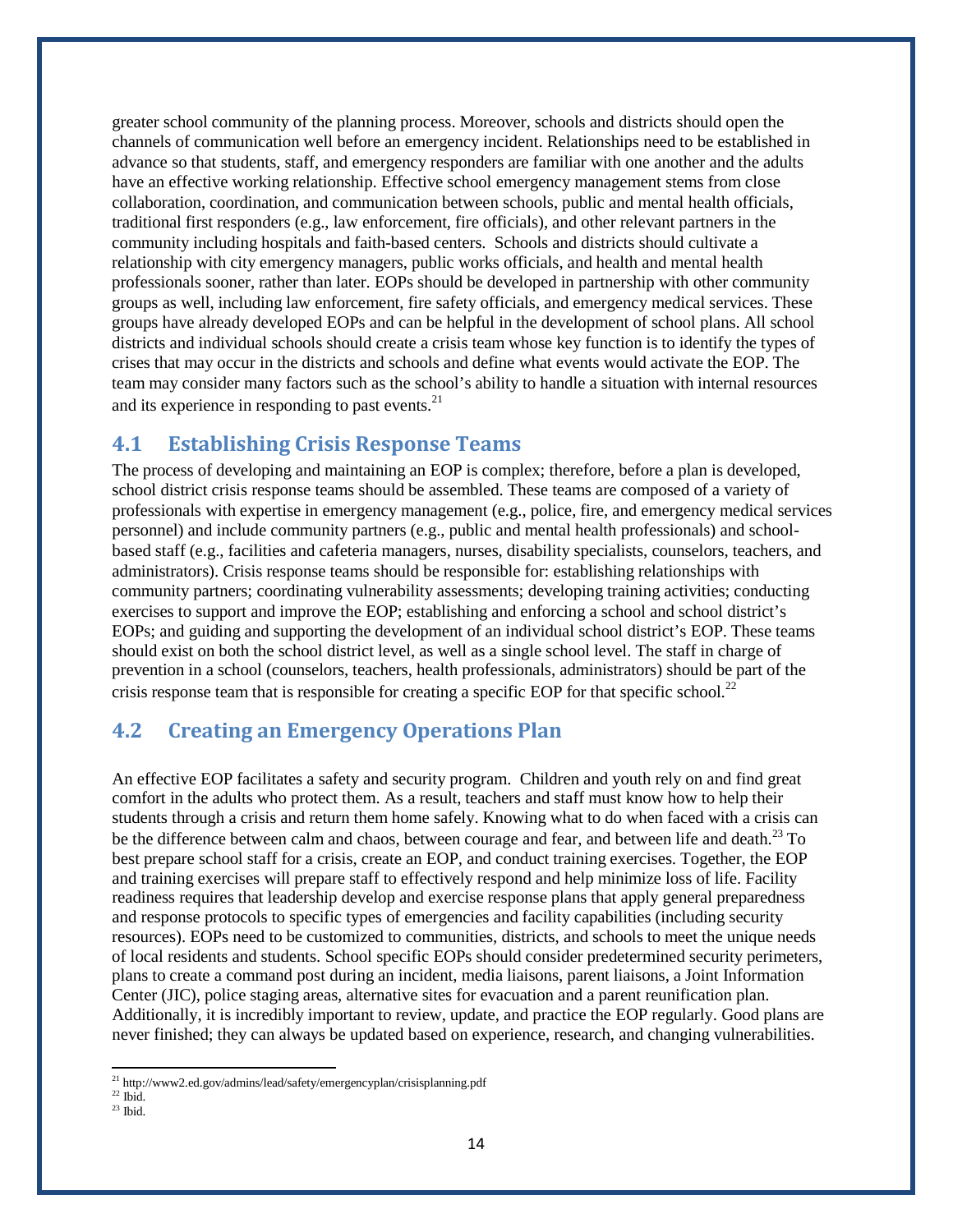### <span id="page-15-0"></span>**4.2.1 Define Roles and Responsibilities**

Define roles and responsibilities of school staff as well as community partners. Define what should happen, when, and at whose direction—that is, create an organizational system. For district and school responsibilities, this process can involve many of the school staff—important tasks will be neglected if one person is responsible for too many functions. School staff could be assigned roles based on their skills and using the Incident Command System (ICS) detailed in the National Incident Management System (NIMS) such as: school commander, public information officer, safety officer, and liaison officer. Both individuals and backups should be assigned to these roles. Also, be aware of roles that outside agencies play, the responsibilities they will assume, and how they will interact with school staff. It is especially important to determine who will communicate with families and the community during an incident and how they will communicate. Create a JIC where information can be shared and message sharing can be centralized. This will support media requests such as press conferences, and provide a single accurate outlet for information. Many schools and emergency responders use ICS to manage incidents. ICS provides a structured way for delegating responsibilities among school officials and all emergency responders during crisis response. The Emergency Management Institute developed the Introduction to ICS for Schools (IS-100.SCa for Schools) course in collaboration with the U.S. Department of Education. The course is designed primarily for K-12 school personnel.<sup>24</sup>

#### **4.2.2 Notification Procedures**

One of the first steps in planning is to develop a mechanism to notify students and staff that an incident is occurring and to instruct them on what to do. Schools should consider implementing a mass notification system. Mass notification systems can advise staff, students, and visitors of an impending threat. Addressable notification systems can provide notifications to the entire school or send messages to specific locations, such as a portion of the building. Addressable notification systems can help control the flow of personnel by directing them to go in a different direction or to follow a specific emergency procedure. Also, consider implementing a classroom communication system that can provide a rapid means for staff and students to alert the administration that a serious incident is taking place. Such communications systems can consist of a push-to-talk button installed on a wall, an identifiable telephone system, or other system. In regards to active shooter situations, often, the first indication of an incident are the first shots which may not be heard by administrators. Vulnerability is greater if the administration cannot quickly receive information from faculty, students, and staff.<sup>25</sup> There should be specific methods for communicating an incident internally to students, staff, and school visitors and separate methods for communicating an incident externally to media, families, neighbors, and the community. Methods of communication should be implemented based on the unique needs of each school, district, and situation.

### <span id="page-15-1"></span>**4.2.3 Evacuation, Lockdown, and Shelter-In-Place Policies and Procedures**

When an incident occurs, quickly determine whether students and staff need to be evacuated, locked down or assume shelter in place. Evacuation requires all students and staff to leave the building. While evacuating to the school's field makes sense for a fire drill that only lasts a few minutes, it may not be an appropriate location for a longer period of time. The evacuation plan should include backup buildings to serve as emergency shelters, such as nearby community centers, religious institutions, businesses, or other schools. Evacuation plans should include contingencies for weather conditions as well. Evacuation procedures should also include designated areas to provide specific needs. Evacuation procedures should include establishing a parent reunification site where parents gather if they have come to the school or a special triage area if the situation requires it.

<sup>24</sup> <http://training.fema.gov/EMIWeb/IS/courseOverview.aspx?code=IS-100.SCa>

<sup>2</sup>[5 http://www.dhs.gov/xlibrary/assets/st/bips07\\_428\\_schools.pdf](http://www.dhs.gov/xlibrary/assets/st/bips07_428_schools.pdf)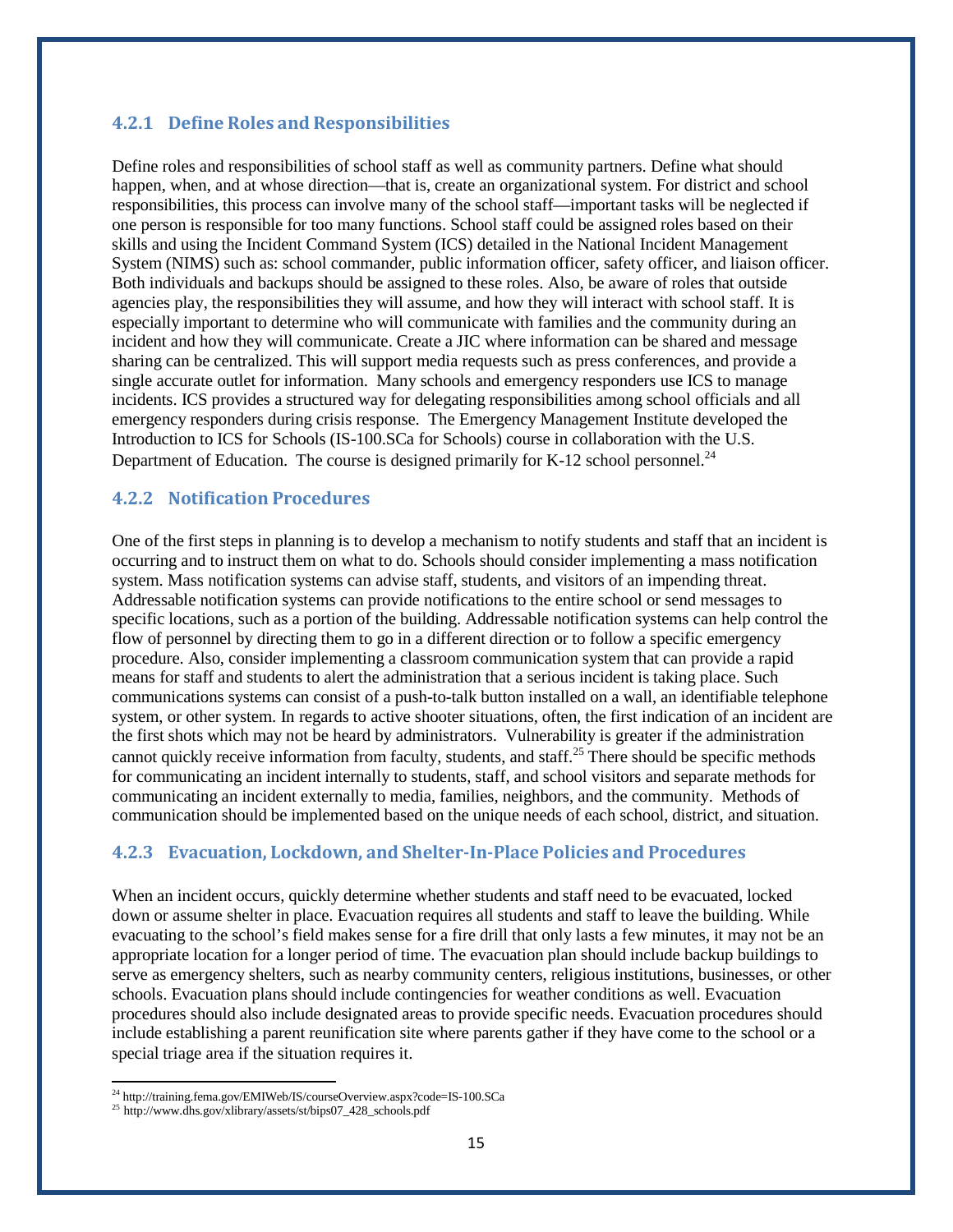Lockdowns are called for when a crisis occurs outside of the school and an evacuation would be dangerous. A lockdown may also be called for when there is a crisis inside and movement within the school may put students in jeopardy. All exterior doors are locked and students and staff stay in their classrooms. Windows may also need to be covered.

Shelter-in-place requires students and staff to immediately find a room with no or few windows, and take refuge there. All windows, exterior doors, and other openings to the outside should be closed and locked. In addition, all fans, heating, and air conditioning systems should be turned off if possible to prevent any materials or agents from circulating through school ventilation systems.

Active shooter situations are unpredictable and evolve quickly. Because active shooter situations are often over within 10 to 15 minutes, before law enforcement arrives on the scene, individuals must be prepared both mentally and physically to deal with an active shooter situation. In the event of an active shooter situation, it is imperative to quickly determine the most reasonable way to protect your own life. If there is an accessible escape path, attempt to evacuate the premises. If evacuation is not possible, find a place to hide where the active shooter is less likely to find you. As a last resort, and only when your life is in imminent danger, attempt to disrupt and/or incapacitate the active shooter.<sup>26</sup>

### <span id="page-16-0"></span>**4.2.4 Plans for Diverse Needs of Children and Staff**

EOPs should provide for the needs of students, staff, and visitors with disabilities and other functional and access needs. This is especially important when considering communication and evacuation procedures. Special attention is also needed for children with limited English proficiency. Outreach documents for families may be needed in several languages.

### <span id="page-16-1"></span>**4.2.5 Consider Necessary Equipment and Supplies**

Provide staff with the necessary equipment to respond to a crisis. Consider whether there are enough master keys for emergency responders so that they have complete access to the school. Get the phones or radios necessary for communication. Redundancy is important; consider a second telephone service that is available to allow communications in the event of an incident. Request and maintain contact information for families in advance of an incident. Maintain a cache of first aid supplies. Prepare response kits for secretaries, nurses, and teachers so they have easy access to supplies. For example, a nurse's kit might include student and emergency medicines, as well as first aid supplies. A teacher's kit might include a crisis management reference guide, as well as an updated student roster.

### <span id="page-16-2"></span>**4.2.6 Common Vocabulary**

It is imperative that school staff and emergency responders understand each other's terminology. Work with emergency responders to develop a common vocabulary. The words used to give directions for evacuation, lockdown, and other actions should be clear and not hazard specific. The Federal Emergency Management Agency (FEMA) recommends using plain language to announce the need for action, for example, "evacuate" rather than "code blue." Plain language allows everyone in the school building including new staff, substitute teachers, and visitors to understand what type of response is called for.

<sup>26</sup> [http://www.dhs.gov/xlibrary/assets/active\\_shooter\\_booklet.pdf](http://www.dhs.gov/xlibrary/assets/active_shooter_booklet.pdf)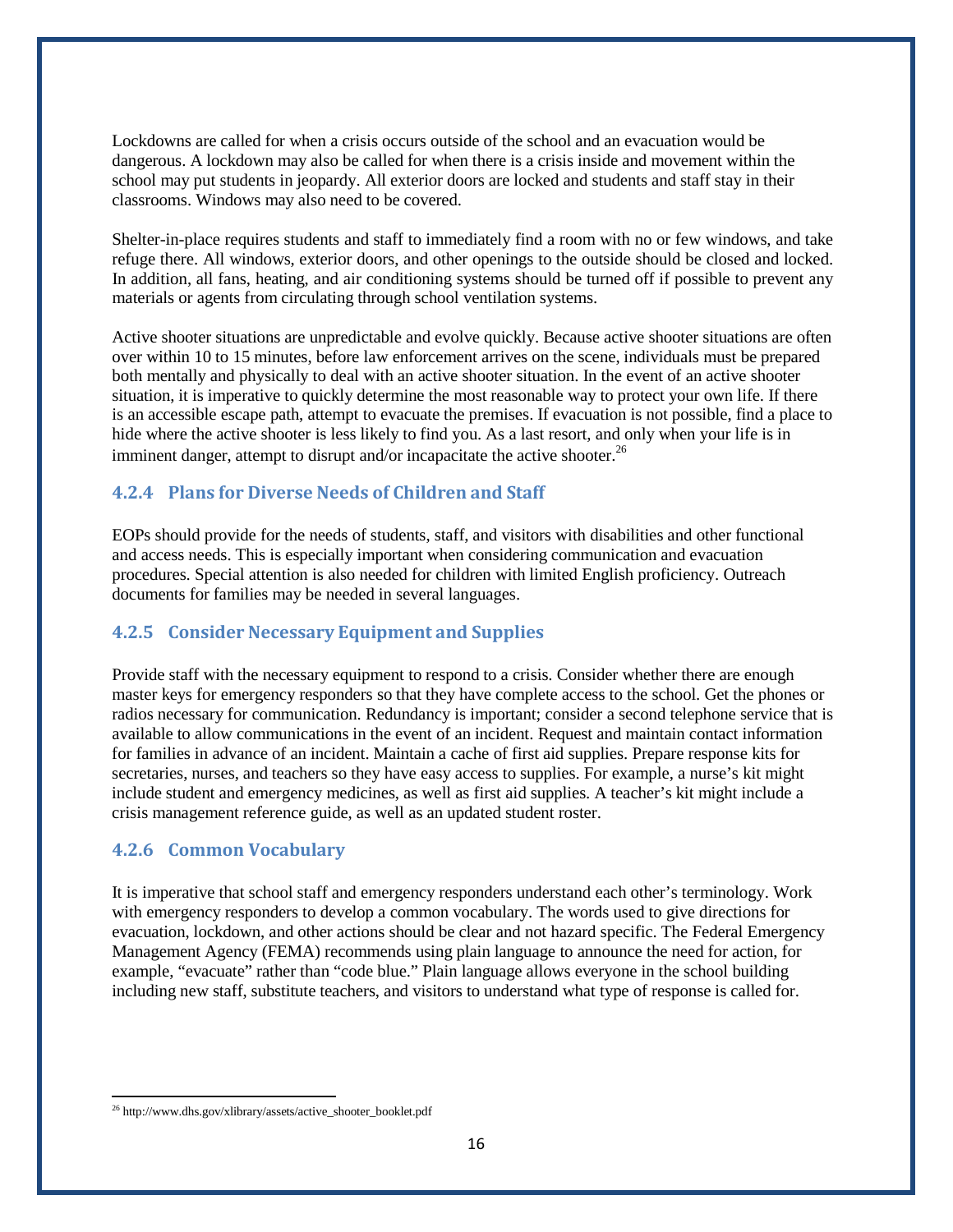### <span id="page-17-0"></span>**4.2.7 Accountability and Reunification System**

As soon as a crisis is recognized, it is important to account for all students, staff, and visitors. Emergency responders treat a situation very differently when people are missing. In addition, a method should be in place for tracking student release to their parents and ensuring that students are only released to authorized individuals. A parent reunification system or early release system should be in place for various emergency situations. Different emergencies will be responded to in different ways; a single solution may not work for every incident.

### <span id="page-17-1"></span>**4.2.8 Communication with External Entities**

It is important to address how the school will communicate with all of the individuals who are directly or indirectly involved in the crisis. Plan how to communicate with families, community members, and the media. Consider writing template letters and press releases in advance so staff will not have to compose them during the confusion and chaos of an incident. Also consider creating an automated emergency alert system where parents can be notified via phone/text/email about incidents that are occurring.

#### <span id="page-17-2"></span>**4.2.9 Emergency Drills**

Preparedness includes emergency drills and crisis exercises for staff, students, and emergency responders. Many schools have found tabletop exercises very useful in practicing and testing the procedures outlined in their EOP. Training and drills can help identify issues and problems that need to be addressed in the EOP. It might also be prudent to have teachers trained on how to manage students during a crisis, especially those experiencing panic reactions.

### <span id="page-17-3"></span>**5. Response**

A crisis is the time to follow the EOP, not to make a plan from scratch. This section provides broad action lists for teachers, administrative staff, and other school staff located throughout the school. It is important to note that these action lists are a broad overview of how to respond. Each list can be modified and edited to reflect the specific action plans outlined for each school. More detailed lists can be developed by school assessment teams in coordination with community partners. During a crisis, leaders need to project a calm, confident, and serious attitude to assure people of the seriousness of the situation and to trust the directions being given. It is also important to communicate accurate and appropriate information. Use the channels of communication identified in the EOP.

### <span id="page-17-4"></span>**5.1 Teachers**

#### *Action List for Evacuation – Teachers (in assigned classrooms)*

- o Determine whether a crisis exists and if so, the type of crisis, the location of the crisis, and the magnitude of the crisis
- o Notify appropriate emergency responders
- o Notify administrative staff so all students and staff can be notified of incident
- o Move all students in an orderly fashion to the designated evacuation location.
- o Account for all students. Make note if students are missing
- o Stay in communication with other school staff
- o Follow emergency response instructions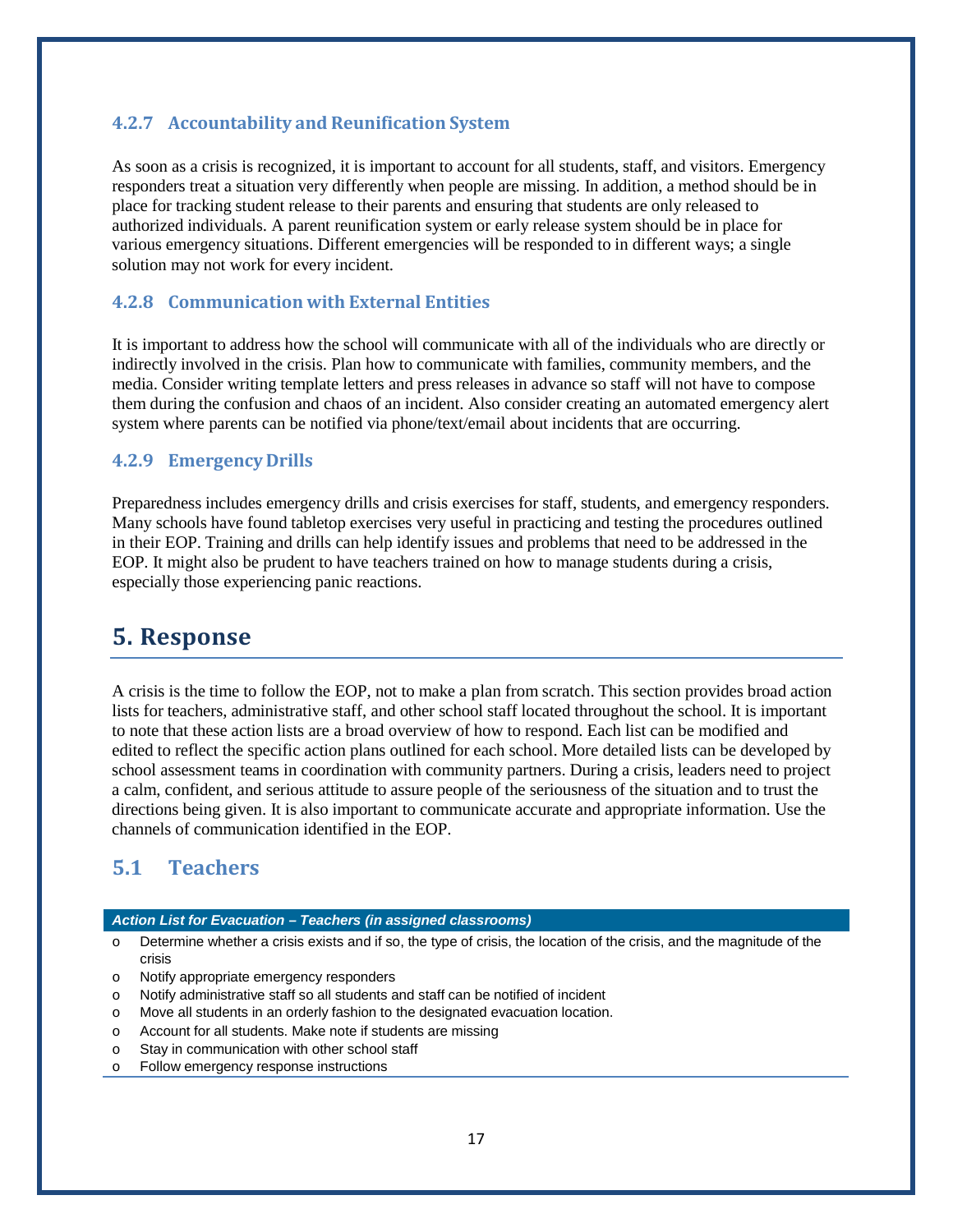#### *Action List for Lockdown – Teachers (in assigned classrooms)*

- o Determine whether a crisis exists and if so, the type of crisis, the location of the crisis, and the magnitude of the crisis
- o Notify appropriate emergency responders
- o Notify administrative staff so all students and staff can be notified of incident
- o Consider locking all doors and windows, covering windows, barricading doors, and moving all students to a designated lock down area of the room farthest away from windows and doors
- o Account for all students; make note if students are missing
- o Stay in communication with other school staff
- o Follow emergency responder instructions
- o Participate in student release system plans if necessary

#### *Action List for Shelter-In-Place – Teachers (in assigned classrooms)*

- o Determine whether a crisis exists and if so, the type of crisis, the location of the crisis, and the magnitude of the crisis
- o Notify appropriate emergency responders
- o Notify administrative staff so all students and staff can be notified of incident
- o Consider locking all doors and windows, covering windows, barricading doors, and moving all students to a designated lock down area of the room farthest away from windows and doors
- o Account for all students; make note if students are missing.
- o Stay in communication with other school staff.
- o Follow emergency responder instructions

### <span id="page-18-0"></span>**5.2 Administrative Staff**

*Action List for Evacuation – Administrative Staff (principal, vice principal, secretaries, etc.)*

- o Determine whether a crisis exists and if so, the type of crisis, the location of the crisis, and the magnitude of the crisis
- o Notify appropriate emergency responders
- o Follow evacuation procedures and quickly exit building to designated evacuation location
- o Consolidate accountability information
- o Communicate with emergency responders and school staff
- o Communicate with appointed public liaison
- o Participate in student reunification system plans if necessary

#### *Action List for Lockdown – Administrative Staff (principal, vice principal, secretaries, etc.)*

- $\circ$  Determine whether a crisis exists and if so, the type of crisis, the location of the crisis, and the magnitude of the crisis
- o Notify appropriate emergency responders
- o Follow lockdown procedures and provide oversight of entire lockdown
- o Consolidate accountability information
- o Communicate with emergency responders and school staff
- o Communicate with appointed public liaison
- o Participate in student reunification system plans if necessary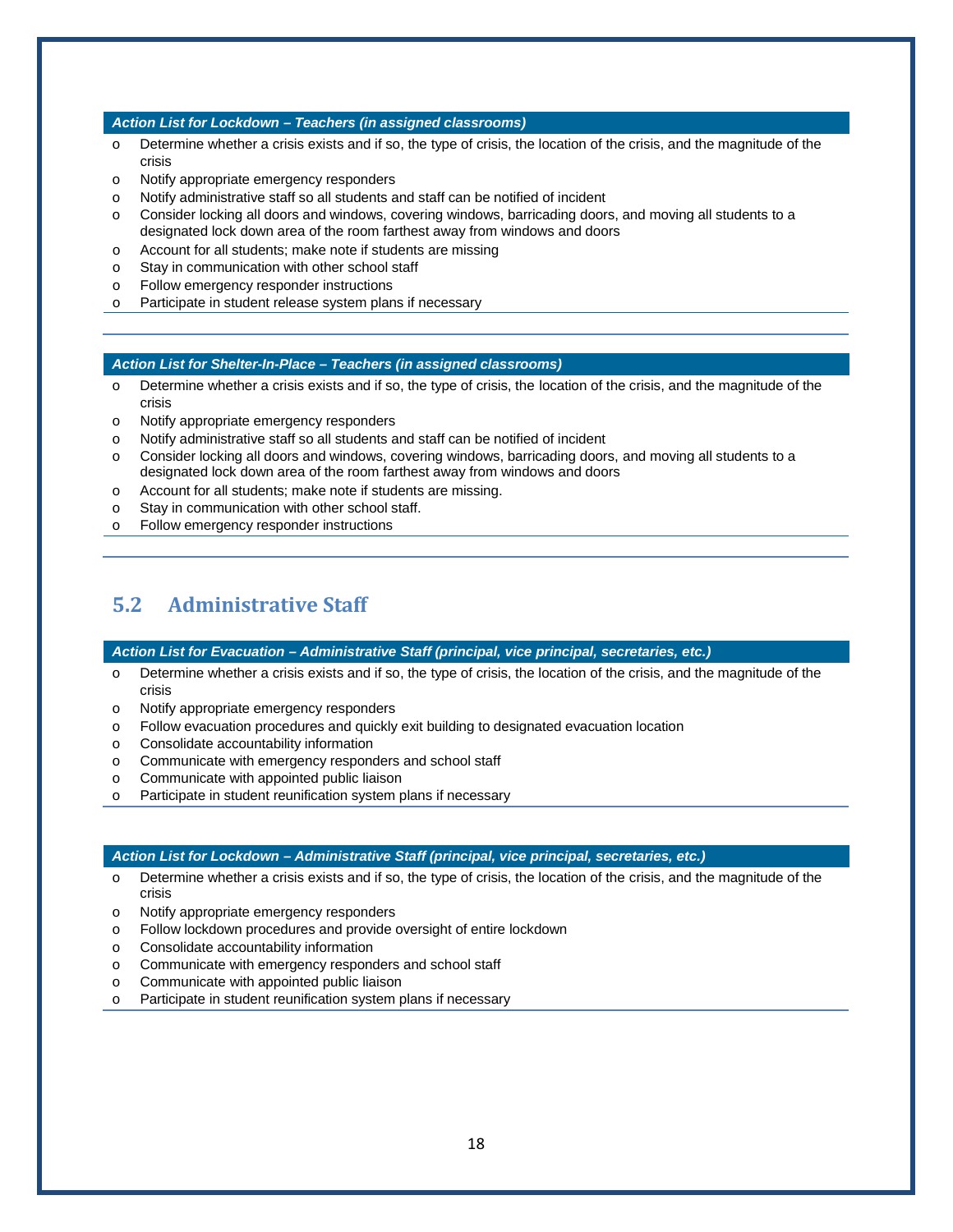#### *Action List for Shelter-In-Place – Administrative Staff (principal, vice principal, secretaries, etc.)*

- o Determine whether a crisis exists and if so, the type of crisis, the location of the crisis, and the magnitude of the crisis
- o Notify appropriate emergency responders
- o Notify administrative staff so all students and staff can be notified of incident
- o Consider locking all doors and windows, covering windows, barricading doors, and moving all students to a designated lock down area of the room farthest away from windows and doors
- o Turn off all fans, heating, and air conditioning systems
- o Account for all students; make note if students are missing
- o Stay in communication with other school staff
- o Follow emergency responder instructions

### <span id="page-19-0"></span>**5.3 Other Staff**

*Action List for Evacuation – Other Staff (nurses, janitorial staff, teacher aids, counselors, etc.)*

- $\circ$  Determine whether a crisis exists and if so, the type of crisis, the location of the crisis, and the magnitude of the crisis
- o Notify appropriate emergency responders
- o Notify administrative staff so all students and staff can be notified of incident
- o Follow evacuation procedures and quickly exit building to designated evacuation location
- o Provide support where needed (direct student traffic, provide medical support, etc.)
- o Participate in student release system plans if necessary

*Action List for Lockdown – Other Staff (nurses, janitorial staff, teacher aids, counselors, etc.)*

- $\circ$  Determine whether a crisis exists and if so, the type of crisis, the location of the crisis, and the magnitude of the crisis
- o Notify appropriate emergency responders
- o Notify administrative staff so all students and staff can be notified of incident
- o Follow lock down procedures
- o Provide support where needed (direct student traffic, provide medical support, etc.)
- o Participate in student release system plans if necessary

*Action List for Shelter-In-Place – Other Staff (nurses, janitorial staff, teacher aids, counselors, etc.)*

- $\circ$  Determine whether a crisis exists and if so, the type of crisis, the location of the crisis, and the magnitude of the crisis
- o Notify appropriate emergency responders
- o Notify administrative staff so all students and staff can be notified of incident
- o Follow lock down procedures
- o Turn off all fans, heating and air conditioning systems
- o Provide support where needed (direct student traffic, provide medical support, etc.)

## <span id="page-19-1"></span>6. **Recovery**

The goal of recovery is to return to learning and restore the infrastructure of the school as quickly as possible. Focus on students and take as much time as needed for recovery. School staff can be trained to deal with the emotional impact of a crisis, as well as to initially assess the emotional needs of students, staff, and responders. One of the major goals of recovery is to provide a caring and supporting school and community environment.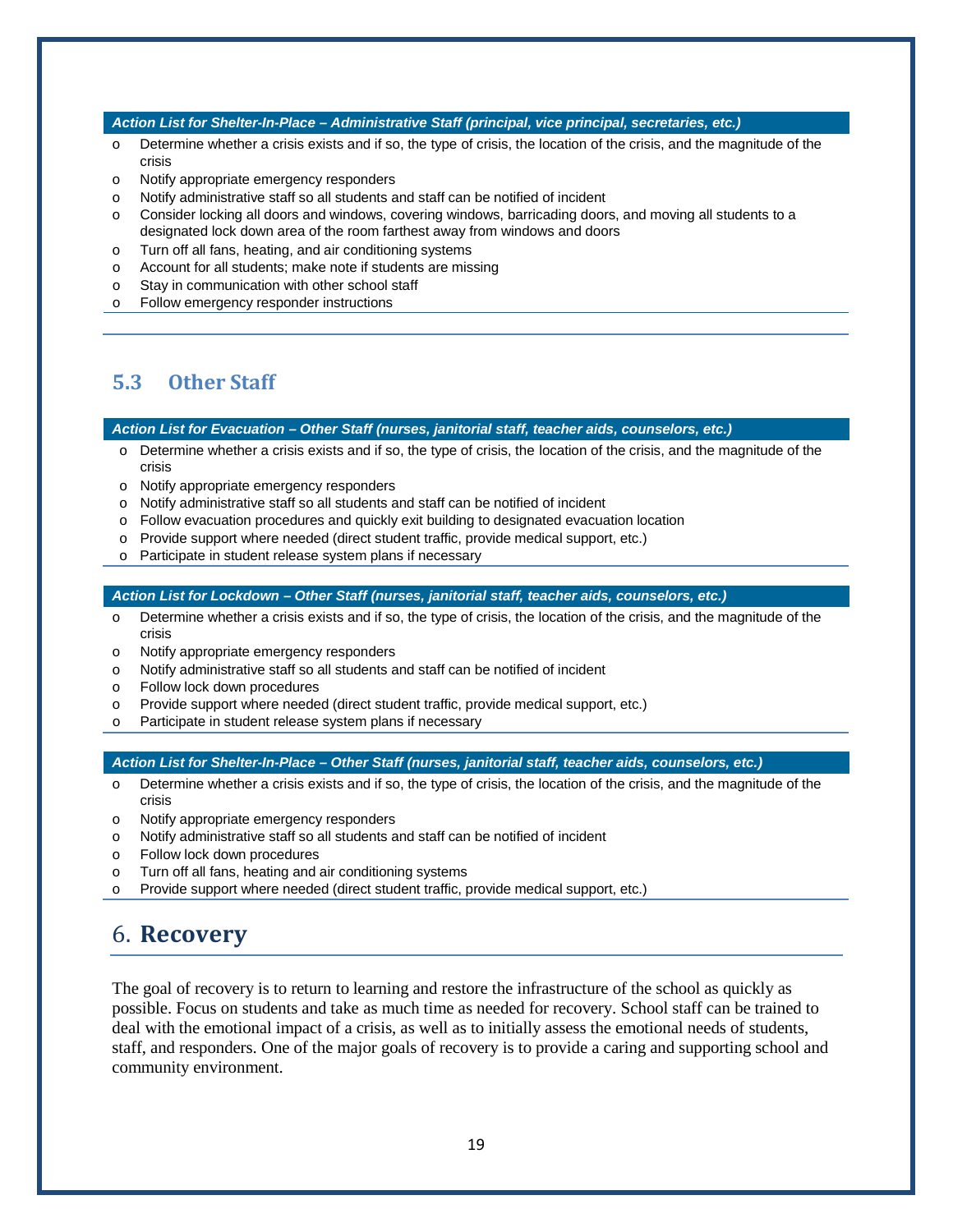# <span id="page-20-0"></span>**6.1 Assemble a Crisis Intervention Team and Assess Emotional Needs of Staff, Students, Facilities, and Responders**

A Crisis Intervention Team is composed of individuals at either the district or school level involved in recovery. Service providers in the community may want to assist after a crisis. With prior planning, those with appropriate skills and certifications may be tasked to assist in recovery. Assess the emotional needs of all students and staff, and determine those who need intervention by a school counselor, social worker, school psychologist, or other mental health professional. In addition, available services need to be identified for families who may want to seek treatment for their children themselves.

### <span id="page-20-1"></span>**6.2 Keep Students, Families and the Media Informed**

Be clear about what steps have been taken to tend to student safety after the crisis has occurred. Let families and other community members know what support services the school and district is providing or what other community resources are available. Messages to students should be age appropriate. Create a JIC where information sharing is centralized.

### <span id="page-20-2"></span>**6.3 Return to the "Business of Learning" as Quickly As Possible**

Experts agree that the first order of business following a crisis is to return students to learning as quickly as possible. This may involve helping students and families cope with separations from one another with the reopening of school after a crisis.

### <span id="page-20-3"></span>**6.4 Provide Stress Management**

Trauma experts emphasize the need to create a caring, warm, and trusting environment for students following a crisis. Allow students to talk about how they felt and what they experienced during the traumatic event. Younger children, who may not be able to fully express their feelings verbally, may benefit from participating in creative activities, including drawing, painting, or writing stories. Engage older adolescents in group discussion, and address any issues of guilt. In addtion, provide on-site counselors for a minimum of one week after the incident.

### <span id="page-20-4"></span>**6.5 Restore Infrastructure**

Restoring infrastructure is essential to the restoration of the teaching and learning environment. Restoring damaged infrastructure after an emergency incident is a positive, tangible sign of recovery for students and staff. Restoring infrastructure after an incident provides an opportunity to evaluate incident response and implement new and effective protective measures if necessary.

### <span id="page-20-5"></span>**6.6 Evaluate**

Evaluating recovery efforts will help prepare for the next crisis. Use several methods to evaluate recovery efforts. Conduct brief interviews with emergency responders, families, teachers, students, and staff. Focus groups may also be helpful in obtaining candid information about recovery efforts. Evaluate what worked, what did not, and how operations or EOPs can be improved. Update and strengthen the EOP so that in a crisis, no child is left behind. It may also be prudent to conduct a community briefing within 48 hours of the incident. In addition, it may be helpful to conduct after action reports with school district personnel and first responder commanders within one week of the incident.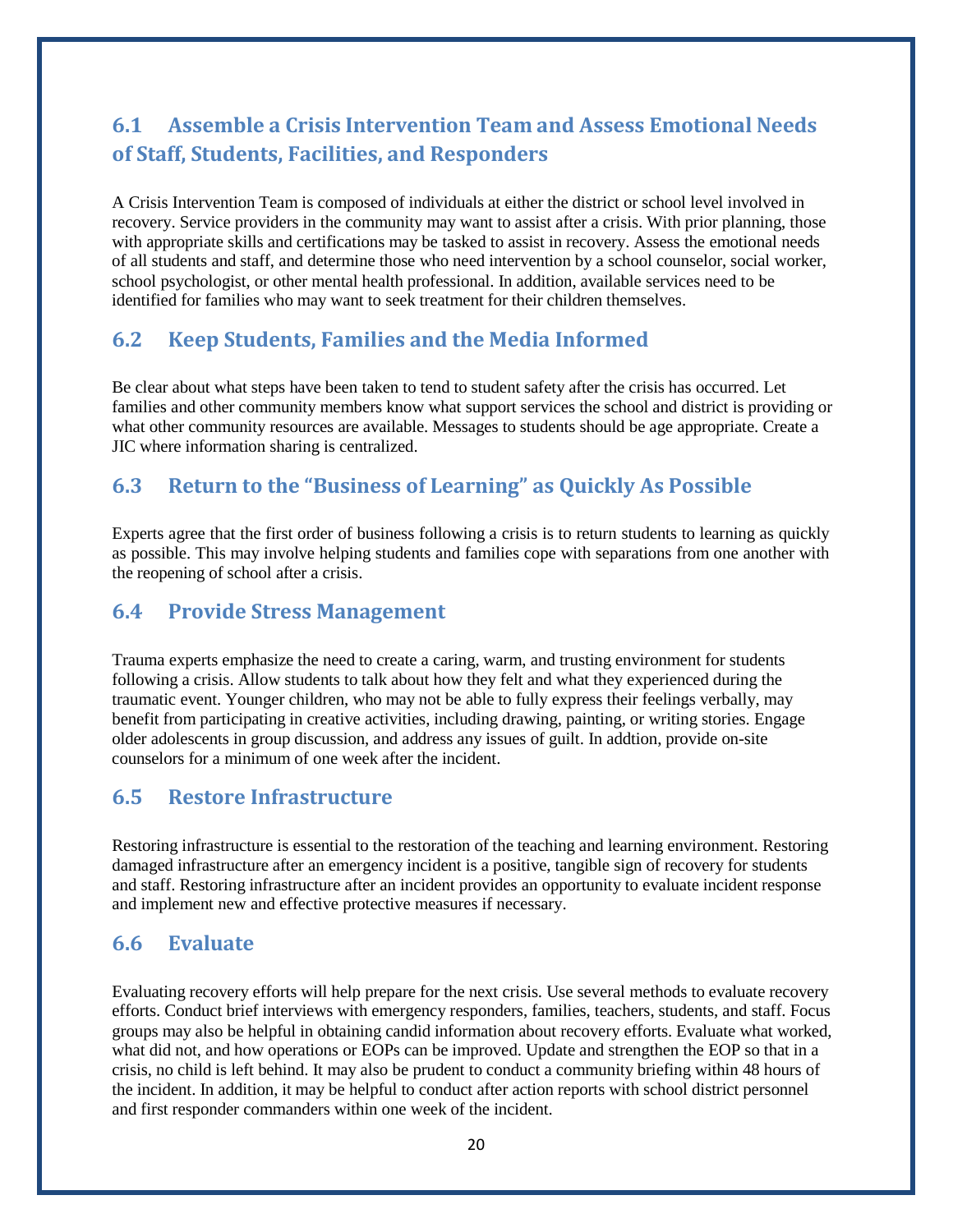# **AdditionalResources**

#### **Guide for Developing High-Quality School Emergency Operations Plans** [http://rems.ed.gov/docs/REMS\\_K-12\\_Guide\\_508.pdf](http://rems.ed.gov/docs/REMS_K-12_Guide_508.pdf)

**Bullying Prevention** <http://www.stopbullying.gov/>

**Active Shooter Preparedness** <http://www.dhs.gov/active-shooter-preparedness>

**President's Plan to Protect our Children and Our Communities by Reducing Gun Violence** [http://www.whitehouse.gov/sites/default/files/docs/wh\\_now\\_is\\_the\\_time\\_full.pdf](http://www.whitehouse.gov/sites/default/files/docs/wh_now_is_the_time_full.pdf)

**If You See Something, Say Something** <http://www.dhs.gov/if-you-see-something-say-something-campaign>

**Readiness and Emergency Management for Schools (REMS): Technical Assistance Center** <http://rems.ed.gov/>

**U.S. Secret Service National Threat Assessment Center (NTAC)** <http://www.secretservice.gov/ntac.shtml>

**FEMA: Prepare. Plan. Stay Informed** <http://www.ready.gov/>

**Primer to Design Safe School Projects in Case of Terrorist Attacks and School Shootings** [http://www.dhs.gov/xlibrary/assets/st/bips07\\_428\\_schools.pdf](http://www.dhs.gov/xlibrary/assets/st/bips07_428_schools.pdf)

**Educational Facilities Vulnerability/Hazard Assessment Checklist** [http://www.acefacilities.org/Resources/documents/ACEF%20-Vulnerability-](http://www.acefacilities.org/Resources/documents/ACEF%20-Vulnerability-Hazard%20Assessment%20Checklist.pdf)[Hazard%20Assessment%20Checklist.pdf](http://www.acefacilities.org/Resources/documents/ACEF%20-Vulnerability-Hazard%20Assessment%20Checklist.pdf)

**DHS Protective Security Advisors** <http://www.dhs.gov/protective-security-advisors>

**Critical Infrastructure Vulnerability Assessments** <http://www.dhs.gov/critical-infrastructure-vulnerability-assessments>

**Nationwide Suspicious Activity Reporting (SAR) Initiative (NSI)** <http://nsi.ncirc.gov/>

**Student Reports of Bullying and Cyber-Bullying: Results from the 2009 School Crime Supplement to the National Crime Victimization Survey** <http://nces.ed.gov/pubs2011/2011336.pdf>

**Safe Havens International: A Non-Profit Campus Safety Organization** <http://www.safehavensinternational.org/>